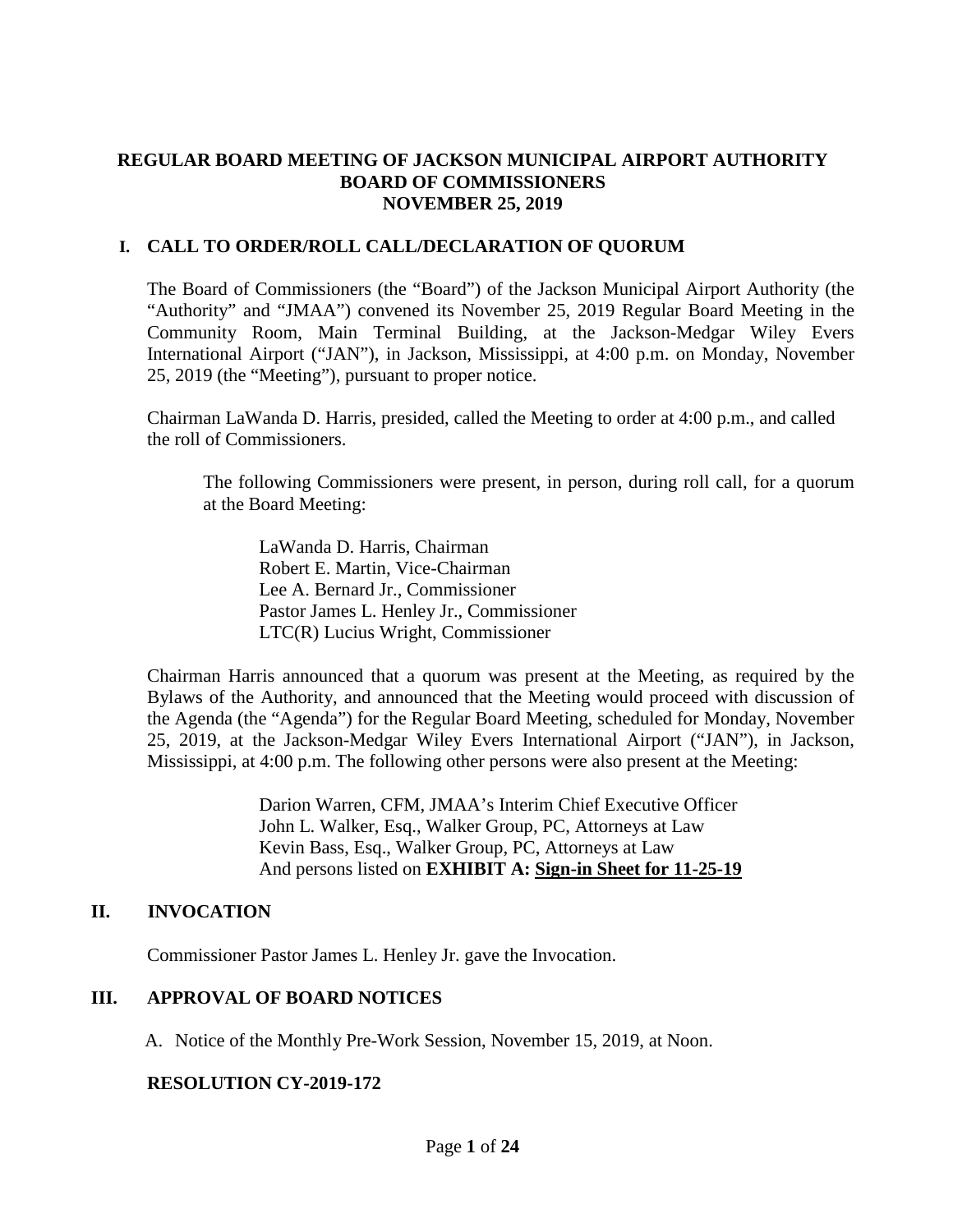# **APPROVAL OF THE NOTICE OF THE NOVEMBER 15, 2019 PRE-WORK SESSION; AT NOON**

After discussion and review, and upon the motion made by Vice-Chairman Martin, seconded by Commissioner Bernard, and approved by a unanimous vote, the following resolution was made and entered.

**RESOLVED**, that the Board hereby approves the Notice of the November 15, 2019 Pre-Work Session at Noon.

Yeas: Bernard, Harris, Henley, Martin, Wright Nays: None Abstentions: None

November 25, 2019

### **IV. APPROVAL AND EXECUTION OF MINUTES**

- A. Regular Scheduled Work Session of the Board of Commissioners, Thursday, October 24, 2019, at 8:30 a.m.
- B. Rescheduled Meeting of the Board of Commissioners, Friday, October 25, 2019, at 6:00 p.m.

#### **RESOLUTION CY-2019-173**

# **APPROVAL OF THE MINUTES OF THE: (I) OCTOBER 24, 2019 REGULAR MONTHLY WORK SESSION; AND (II) OCTOBER 25, 2019 RESCHEDULED MONTHLY BOARD MEETING**

After discussion and review, and upon the motion made by Commissioner Pastor Henley, and seconded by Commissioner LTC(R) Wright, the Minutes of the October 24, 2019 Regular Work Session and the Minutes of the October 25, 2019 Rescheduled Monthly Board Meeting were approved by a unanimous vote of the Commissioners, and the following resolution was made and entered.

**RESOLVED**, that the Board hereby approves the Minutes of the October 24, 2019 Regular Monthly Work Session, and the Minutes of the October 25, 2019 Rescheduled Board Meeting, as presented, and directs that said Minutes be filed in the appropriate Minute Book and Records of the Authority.

Yeas: Bernard, Harris, Henley, Martin, Wright Nays: None Abstentions: None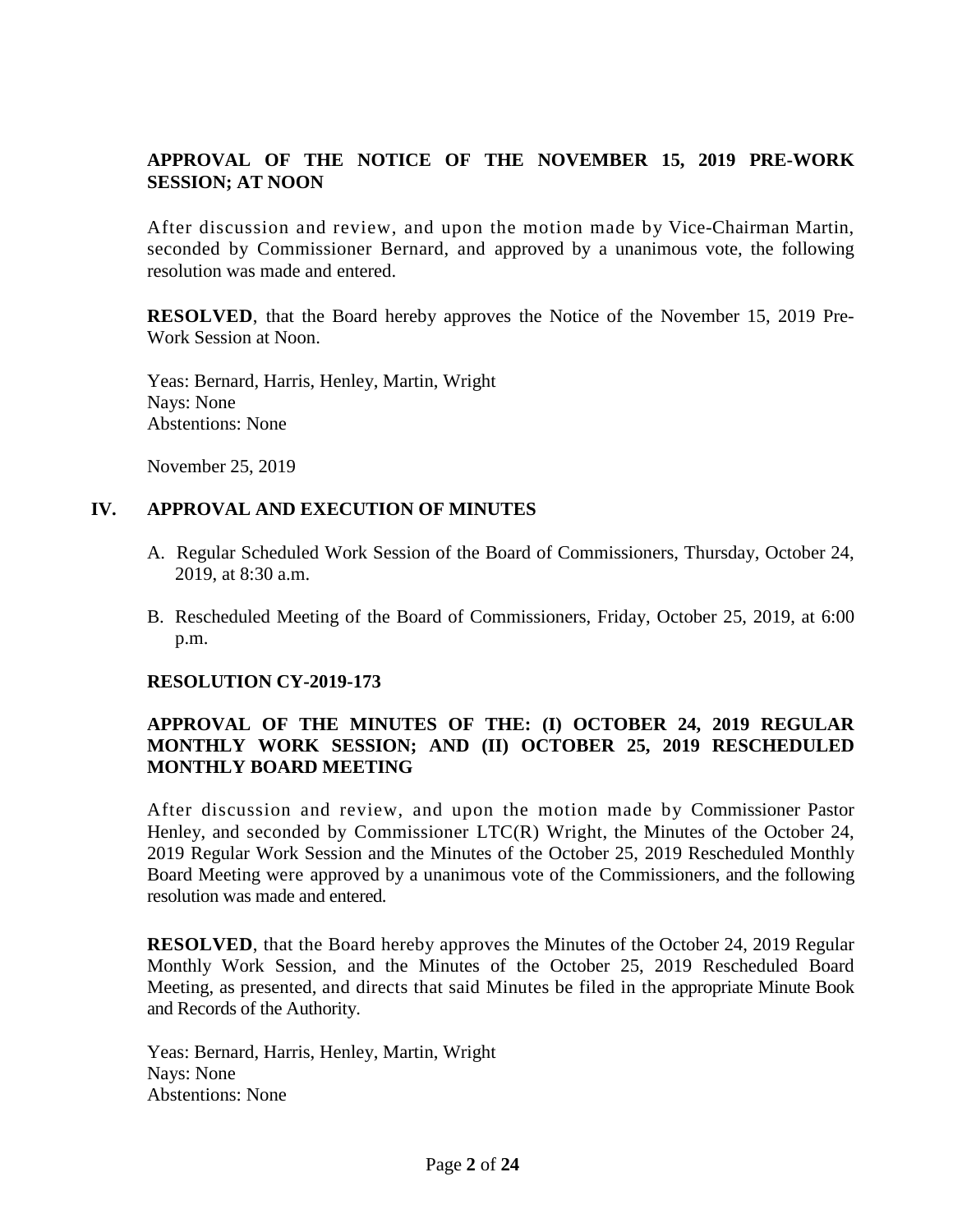November 25, 2019

# **V. PUBLIC COMMENTS**

None.

# **VI. REPORTS**

# **A. Report from the Chairman**

Chairman Harris announced that change is inevitable, and JMAA needs to embrace change.

# **B. Interim Chief Executive Officer**

# **1. Airport Project Manager Summary, Period Ending October 31, 2019 ……………………………………………..………………………........Page [1](#page-2-0)<sup>1</sup>**

Mr. Darion Warren, Interim CEO, then directed the Board's attention to the Airport Project Manager Summary ("APMS"), found at pages 1-15 in the November 25, 2019 Regular Board Meeting Packet and distributed to the Board before the November 25, 2019 Regular Board Meeting. The Board reviewed the Report and had no questions.

# **2. Airport Activity Statistics Report, Period Ending October 31, 2019 ………………………………………………………………………......Page 16**

Next, Mr. Warren directed the Board's attention to the Airport Activity Statistics Report ("AASR"), found at pages 16-28 in the November 25, 2019 Regular Board Meeting Packet and distributed to the Board before the November 25, 2019 Regular Board Meeting. The Board reviewed the Report and had no questions.

# **3. Staff Introduction**

Mr. Warren announced that there is a new Staff Member at JMAA and introduced Mr. Bryan Gleason as JMAA's new Director of the Disadvantaged Business Enterprise ("DBE"). He then directed Mr. Gleason to approach the podium and address the Board. Mr. Gleason addressed the Board and provided his education and background experience and stated that he is ready for the challenge of working as the DBE Director. Lastly, he thanked the Board for the opportunity to serve.

# **C. Attorney**

Attorney Walker announced that there are several Resolutions for the Board to consider at an

<span id="page-2-0"></span> $1$  The page numbers herein are the page numbers contained in the Meeting Packet which is attached as an Exhibit to the November 25, 2019 Regular Board Meeting ("Meeting") Minutes.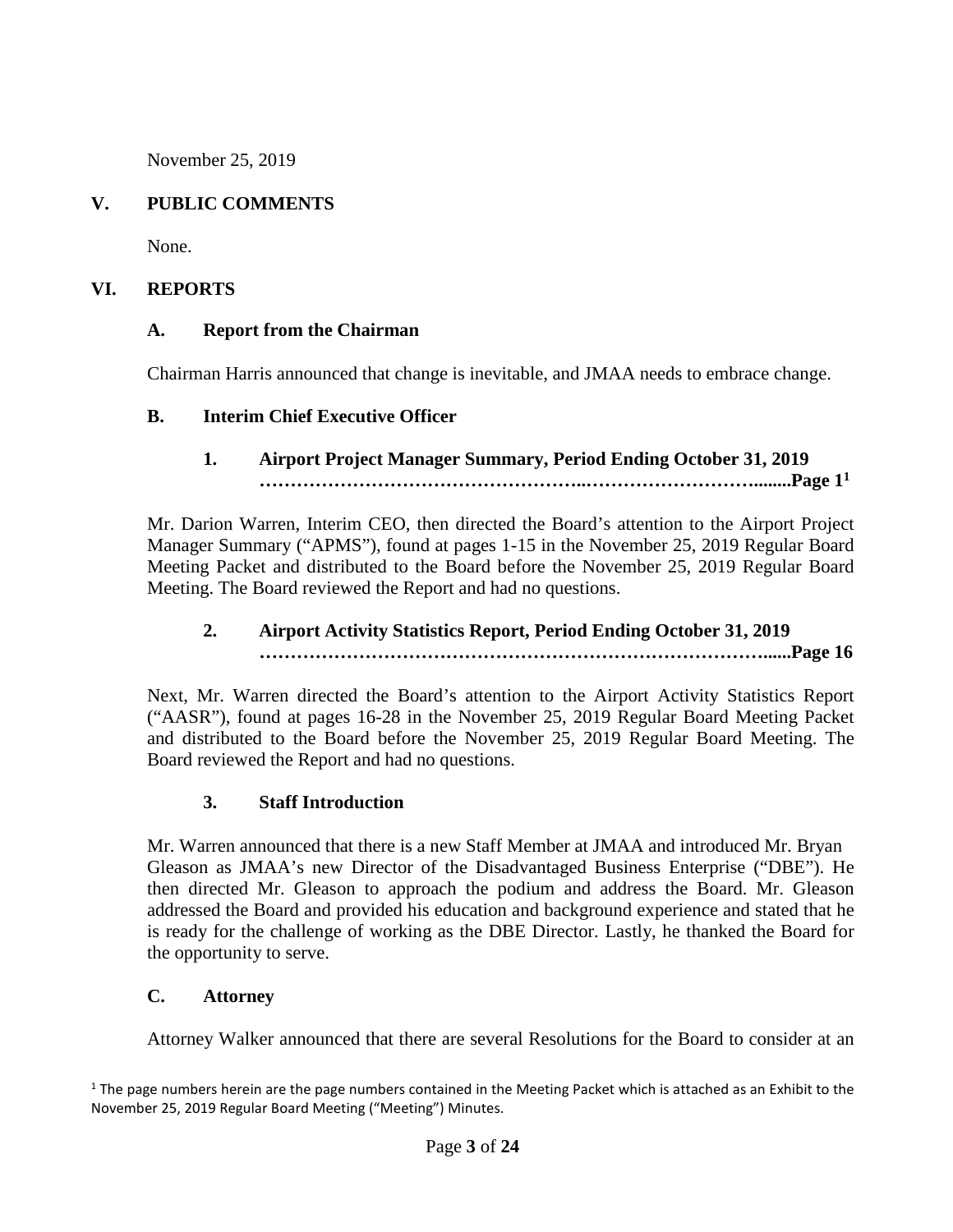appropriate time. He noted that the Resolutions were sent to each Commissioner prior to the Board Meeting. Further, Attorney Walker added that there are several matters that he believes the Board should consider during an Executive Session. Therefore, he recommended the Board enter into Closed Session to discuss those matters at an appropriate time.

#### **VII. ACTION ITEMS**

Chairman Harris then announced that at a later point on the Board Meeting Agenda, the Board would address service items No. 3, at page 52, and item No. 5, at page 59.

#### **A. Financial Matters**

#### **1. Financial Reports for October 2019:**

| a. |  |  |
|----|--|--|
|----|--|--|

*b. Income Statement: Accept……………………………………..Page 31*

#### **RESOLUTION CY-2019-174**

#### **RESOLUTION ACCEPTING/APPROVING THE OCTOBER 2019 BALANCE SHEET**

Upon motion by Commissioner Pastor Henley, and seconded by Vice-Chairman Martin, the following **RESOLUTION** was made and approved by a unanimous vote.

**WHEREAS,** the Board of Commissioners (the "Board") of the Jackson Municipal Airport Authority (the "Authority") reviewed and considered the Authority's Balance Sheet for the month and period ending October 31, 2019, which is included in the Packet at pages 29-30, and was distributed to the Board prior to the November 25, 2019 Regular Board Meeting.

**IT IS, THEREFORE, RESOLVED** that the Board hereby accepts and approves the October 2019 Balance Sheet.

Yeas: Bernard, Harris, Henley, Martin, Wright Nays: None Abstentions: None

November 25, 2019

.

The Board then held some discussion regarding the Income Statement and amended the Motion regarding the October 2019 Balance Sheet to include the October 2019 Income Statement as follows:

#### **RESOLUTION CY-2019-175**

**RESOLUTION AMENDING RESOLUTION CY-2019-174 TO INCLUDE THE**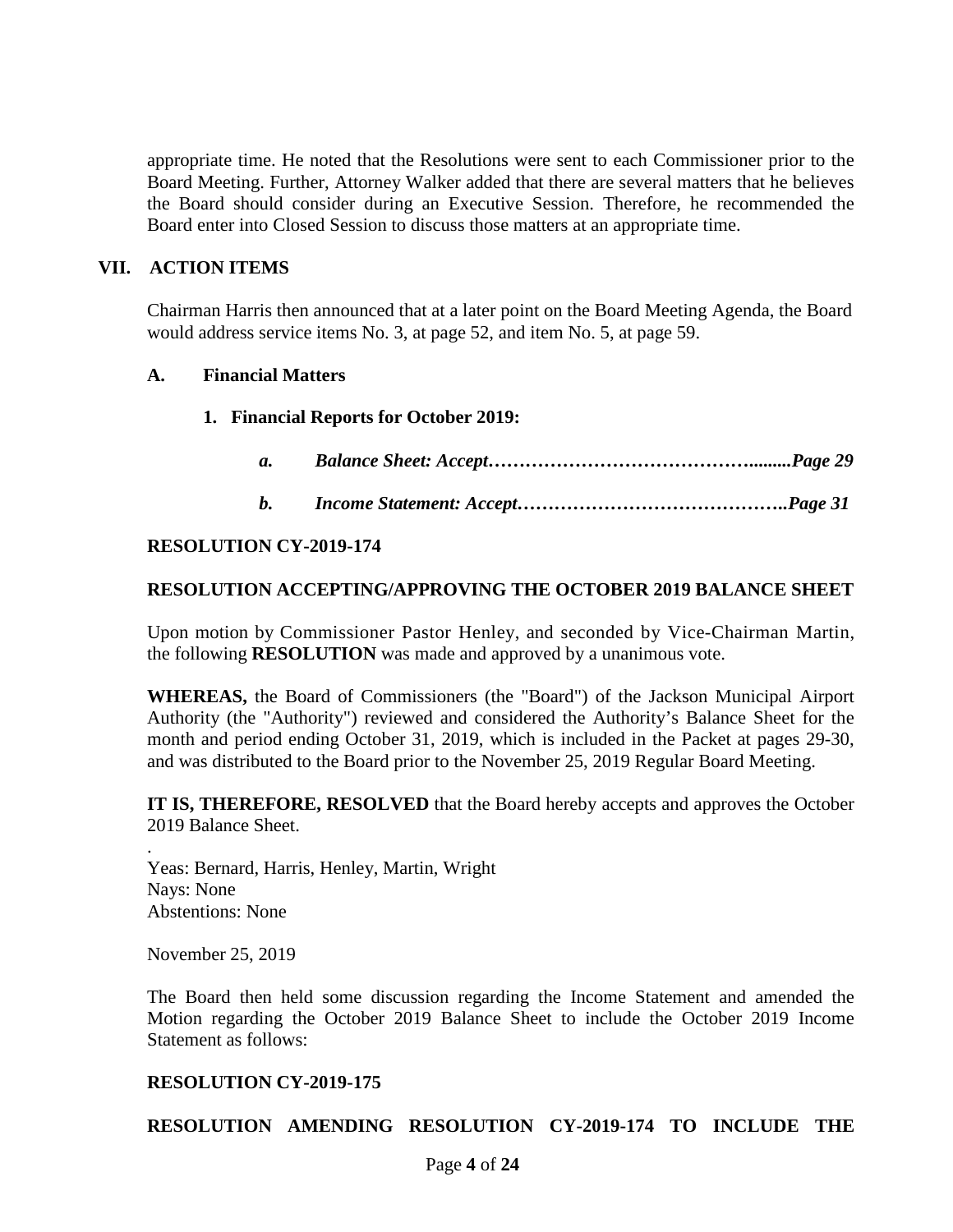### **OCTOBER INCOME STATEMENT**

Upon motion by Chairman Harris, and seconded by Commissioner Pastor Henley, the following **RESOLUTION** was made and approved by a unanimous vote.

**WHEREAS,** the Board of Commissioners (the "Board") of the Jackson Municipal Airport Authority (the "Authority") desires to amend Resolution CY-2019-174 to include approval of the October 2019 Income Statement after considering the language of Resolution CY-209- 174.

**IT IS, THEREFORE, RESOLVED** that Resolution CY-2019-174 is amended to read as follows:

### **RESOLUTION CY-2019-174**

# **RESOLUTION ACCEPTING/APPROVING THE OCTOBER 2019 FINANCIAL REPORTS: BALANCE SHEET AND INCOME STATEMENT**

Upon motion by Commissioner Pastor Henley, and seconded by Vice-Chairman Martin, the following **RESOLUTION** was made and approved by a unanimous vote.

**WHEREAS,** the Board of Commissioners (the "Board") of the Jackson Municipal Airport Authority (the "Authority") reviewed and considered the Authority's Balance Sheet and Income Statement (the "Financial Reports") for the month and period ending October 31, 2019, which are included in the Packet at pages 29-32, and were distributed to the Board prior to the November 25, 2019 Regular Board Meeting.

**IT IS, THEREFORE, RESOLVED** that the Board hereby accepts and approves the October 2019 Financial Reports: Balance Sheet and Income Statement for October 2019.

Yeas: Bernard, Harris, Henley, Martin, Wright Nays: None Abstentions: None

November 25, 2019

Yeas: Bernard, Harris, Henley, Martin, Wright Nays: None Abstentions: None

November 25, 2019

.

*c. Claims Docket for October 2019: Approve.…….…………...………Page 33*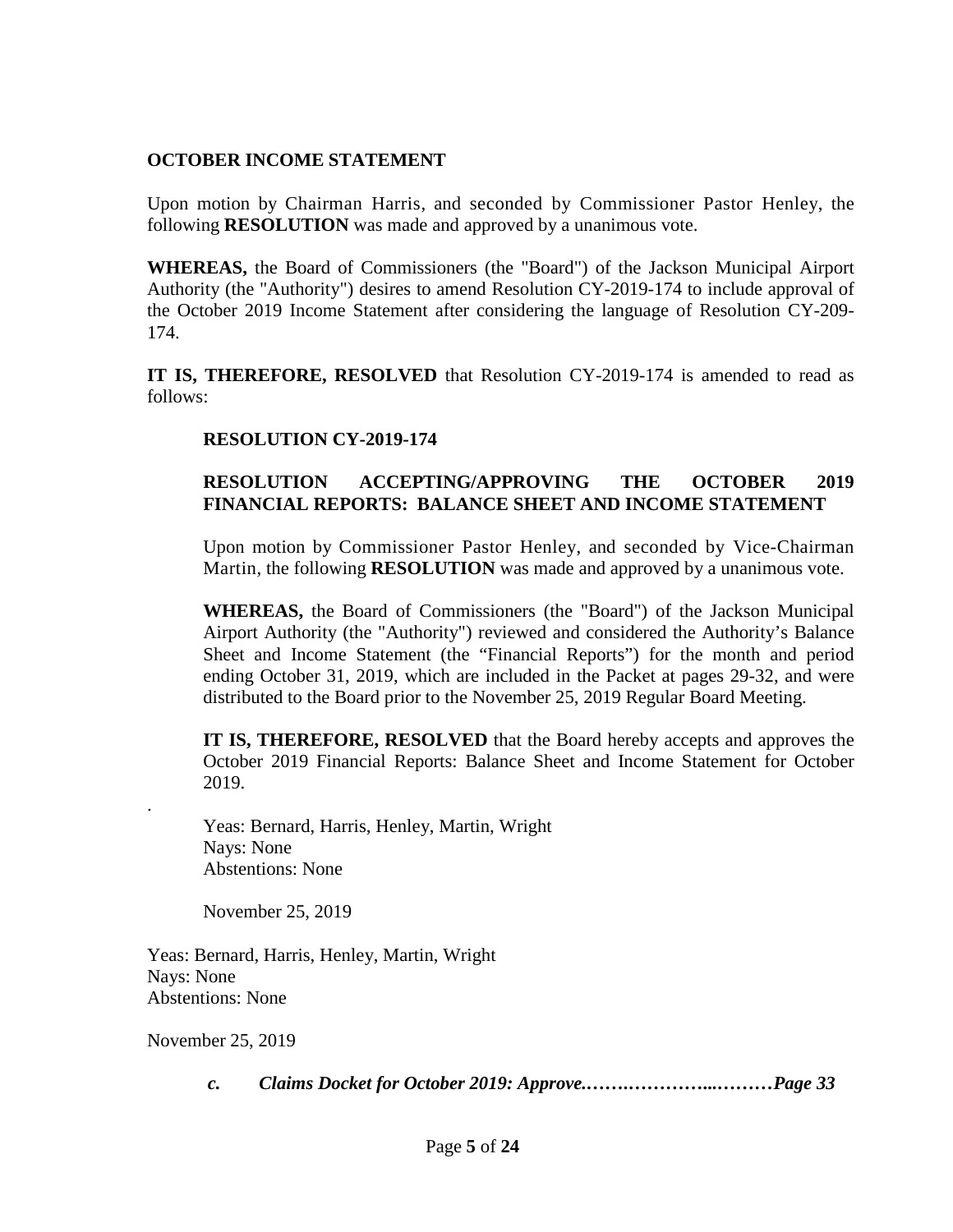Commissioner LTC(R) Wright referenced Claim No. 96920 asked why it has appeared on the docket on numerous occasions.

In response, Mr. Leroy Lee, Maintenance Manager, informed the Board that Boots and More claims appear on the Claims Docket often because each year JMAA purchases new steel toe boots from Boots and More for maintenance personnel. Mr. Lee confirmed that Claim No. 96920 is for one (1) set of boots for a newly hired employee. He also informed the Board that there are currently seventeen (17) employees in the Maintenance Department.

The Board held some additional discussion and then considered the October Claims Docket.

#### **RESOLUTION CY-2019-176**

# **RESOLUTION ACCEPTING/APPROVING THE OCTOBER 2019 CLAIMS DOCKET**

Upon motion by Vice-Chairman Martin, seconded by Commissioner Bernard, the following **RESOLUTION** was made and approved by a unanimous vote.

**WHEREAS,** the Board of Commissioners (the "Board") of the Jackson Municipal Airport Authority (the "Authority") reviewed and considered the Authority's Claims Docket for the month and period ending October 31, 2019, which is included in the Packet at pages 33-36, and was distributed to the Board prior to the November 25, 2019 Regular Board Meeting.

**IT IS, THEREFORE, RESOLVED** that the Board hereby authorizes payment of the claims appearing on the October 2019 Claims Docket in the amount of \$2,704,364.39.

Yeas: Bernard, Harris, Henley, Martin, Wright Nays: None Abstentions: None

November 25, 2019

#### *d. Early Issue*

Next, Chairman Harris announced that the Board would consider an early issue regarding the purchase of an advertisement in the amount One Hundred Dollars (\$100.00) from Omega Psi Phi Fraternity, Inc.

#### **RESOLUTION CY-2019-177**

### **RESOLUTION AUTHORIZING AN EARLY ISSUE PAYMENT OF ONE HUNDRED DOLLARS (\$100.00) TO OMEGA PSI PHI FRATERNITY, INC. FOR A JMAA ADVERTISEMENT**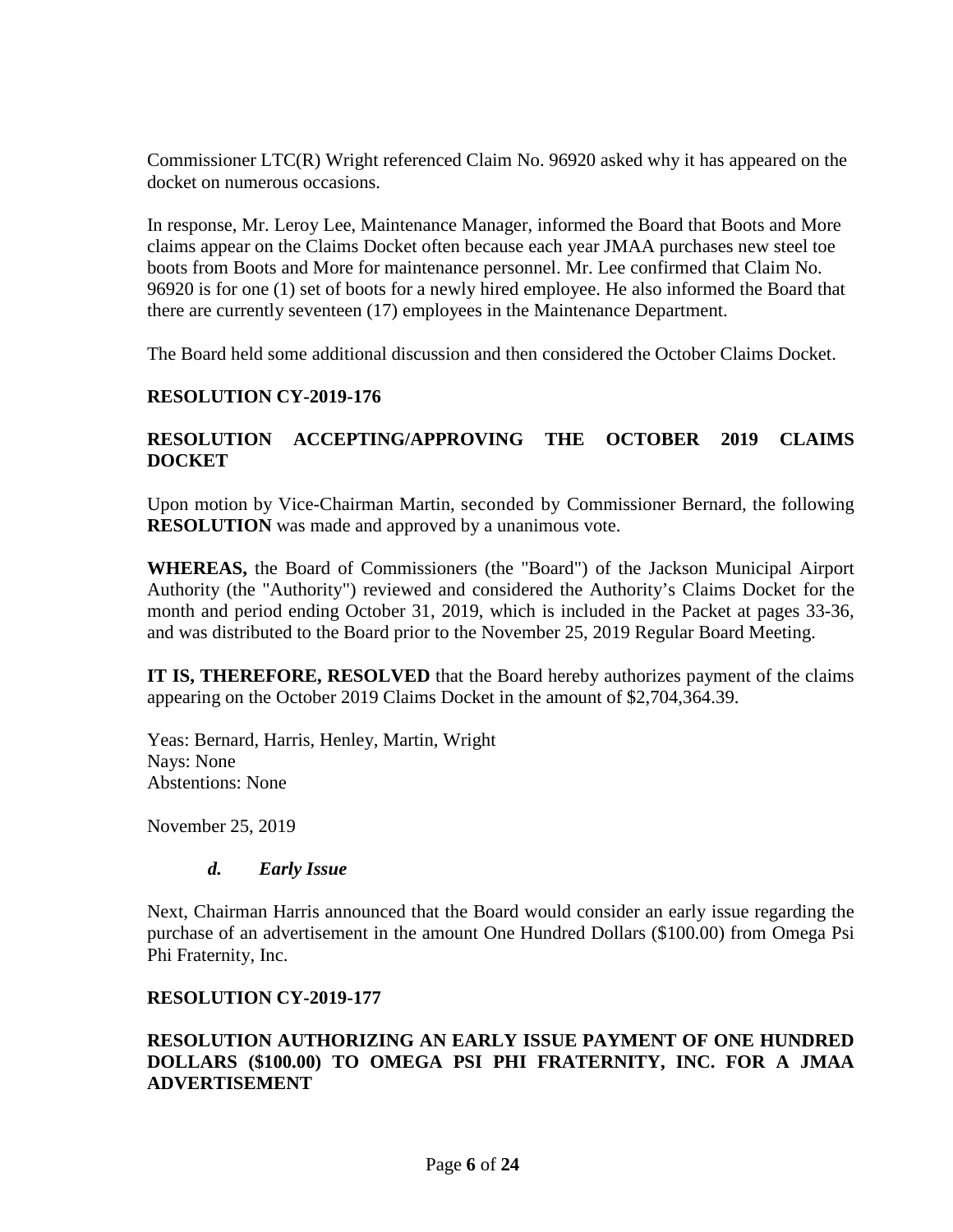Upon motion by Vice-Chairman Martin, seconded by Chairman Harris, the following **RESOLUTION** was made and approved by majority vote 3-0-2.

**WHEREAS**, the Board desires to make an early issue payment of One Hundred Dollars (\$100.00) to Omega Psi Phi Fraternity, Inc., for a JMAA advertisement.

**IT IS, THEREFORE, RESOLVED** that JMAA's Staff is authorized to make an early issue payment of One Hundred Dollars (\$100.00) to Omega Psi Phi Fraternity, Inc., for a JMAA advertisement.

Yeas: Harris, Martin, Wright Nays: None Abstentions: Bernard, Henley

November 25, 2019

### **B. Construction Projects**

*1. Federal Aviation Administration ("FAA") Building Roof Replacement, JAN: Authorization to (i) Advertise for Construction Bids; (ii) Approve the Construction Budget Plus Contingency; and (iii) Approve the Total Project Budget.…………..……………………………………………………….……..Page 37*

In response to Vice-Chairman Martin's question as to what happens to the FAA Staff while the roof is being replace, Mr. Warren informed that Board that FAA employees will be able to occupy the building during the construction phase of the project. Next, Mr. Warren informed the Board that the anticipated construction time is ninety (90) to one hundred (100) days.

Vice-Chairman Martin requested that he be informed of the progress regarding the roof replacement as a FAA representative previously emailed him regarding the project.

# **RESOLUTION CY-2019-178**

**RESOLUTION REGARDING THE FEDERAL AVIATION ADMINISTRATION BUILDING ROOF REPLACEMENT PROJECT AT JACKSON-MEDGAR WILEY EVERS INTERNATIONAL AIRPORT ("JAN") GRANTING: (I) JMAA STAFF AUTHORITY TO ADVERTISE FOR COMPETITIVE BIDS; (II) APPROVAL OF THE CONSTRUCTION BUDGET PLUS CONTINGENCY AMOUNT NOT TO EXCEED \$631,803.00; AND (III) APPROVAL OF THE TOTAL PROJECT BUDGET OF \$727,803.00**

Upon motion by Commissioner Pastor Henley, seconded by Vice-Chairman Martin, the following **RESOLUTION** was made and approved by a unanimous vote.

**WHEREAS**, the Jackson Municipal Airport Authority ("JMAA") Staff is requesting: (i) authority to advertise a Request for Bids ("RFB") for construction services in connection with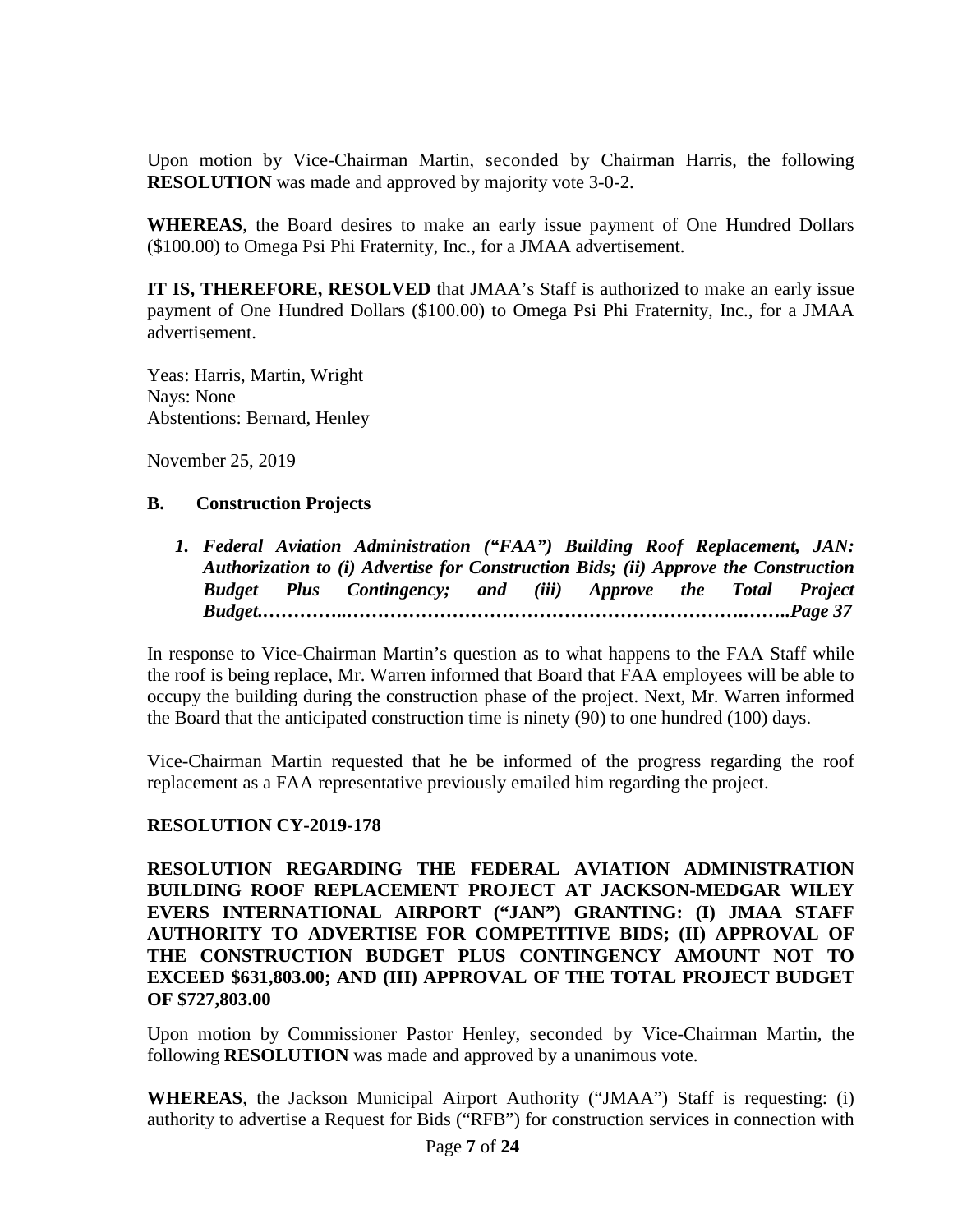the Federal Aviation Administration Building Roof Replacement project at Jackson-Medgar Wiley Evers International Airport ("JAN"); (ii) approval of the construction budget plus contingency amount not to exceed \$631,803.00; and (iii) approval of the total project budget of \$727,803.00; and

**WHEREAS**, the Board finds that such requests, which are explained in the Memorandum dated November 25, 2019, located at pages 37-39 of the Meeting Packet, ought to be granted.

**IT IS, THEREFORE, RESOLVED** that: (i) JMAA Staff is authorized to advertise a Request for Bids ("RFB") for construction services in connection with the Federal Aviation Administration Building Roof Replacement project at Jackson-Medgar Wiley Evers International Airport ("JAN"); (ii) the construction budget plus contingency amount not to exceed \$631,803.00 is approved; and (iii) the total project budget of \$727,803.00 is approved; and

**IT IS, THEREFORE, FURTHER RESOLVED** that the Board finds that such requests are fully explained in the Memorandum dated November 25, 2019, found at pages 37-39 of the Meeting Packet.

Yeas: Bernard, Harris, Henley, Martin, Wright Nays: None Abstentions: None

November 25, 2019

*2. Passenger Boarding Bridge, JAN: Authorization to (i) Award Professional Services Agreement for the Passenger Boarding Bridge at Aircraft Gate No. 2 (Allen & Hoshall); (ii) Increase Engineering Budget; and (iii) Increase Overall Budget………….……………………………………………..Page 40*

Chairman Harris announced that she would entertain a motion to table this item as the Board believes further due diligence on the recommended company needs to be done. She stated that it was brought to her attention that the recommended company had issues on a recent project that were not disclosed to JMAA.

The Board, along with Interim CEO Warren, held further discussion about the due diligence that the Board is requesting.

Commissioner Pastor Henley moved to table this item until December 2019. The motion was seconded by Vice-Chairman Martin, and the motion to table was approved by a unanimous vote.

Yeas: Bernard, Harris, Henley, Martin, Wright Nays: None Abstentions: None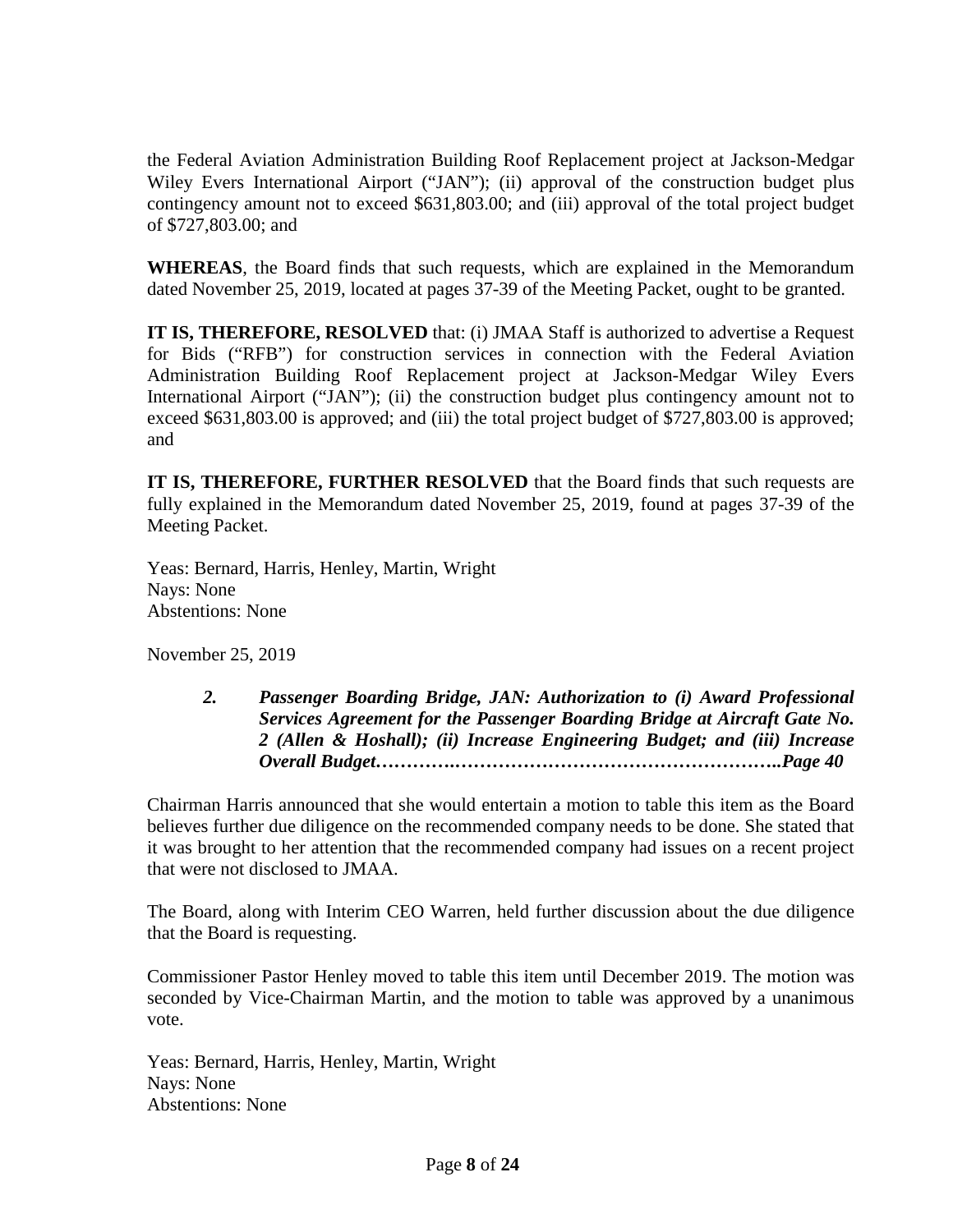### **C. Procurements**

None.

**D. Service Agreements**

*1. Pavement Management Plan, HKS: Authorization to (i) Award a Professional Services Agreement for Professional Engineering Services…….…………………………………………………….……..Page 44*

# **RESOLUTION CY-2019-179**

**RESOLUTION AUTHORIZING JACKSON MUNICIPAL AIRPORT AUTHORITY STAFF TO AWARD AND EXECUTE, AFTER REVIEW BY JMAA'S LEGAL COUNSEL, AN AGREEMENT WITH APPLIED PAVEMENT TECHNOLOGY, INC. ("APT") FOR PROFESSIONAL ENGINEERING SERVICES IN CONNECTION WITH THE PAVEMENT MANAGEMENT PROGRAM AT THE HAWKINS FIELD AIRPORT**

Upon motion by Commissioner Pastor Henley, seconded by Commissioner Bernard, the following **RESOLUTION** was made and approved by a unanimous vote.

**WHEREAS**, the Jackson Municipal Airport Authority ("JMAA") Staff is requesting authority to award and execute, after review by JMAA's legal counsel, a service agreement with Applied Pavement Technology, Inc. ("APT"), an Illinois Corporation, headquartered in Urbana, Illinois for professional engineering services in connection with the implementation of a Pavement Management Program ("PMP"), for fees and expenses in an amount not to exceed \$187,448.00; and

**WHEREAS**, APT will be supported by Myriad Engineering Solutions, LLC of Jackson, MS ("Myriad"), a Mississippi Limited Liability Company, certified as a Disadvantaged Business Enterprise ("DBE") by the Mississippi Department of Transportation, JMAA, the Mississippi Developmental Authority, and City of Jackson, MS, to perform Pavement Condition Index ("PCI") inspection and training services, and PAVER and Capital Improvement Program ("CIP") development services, at a DBE participation level of approximately 15.35%; and

**WHEREAS**, Myriad shall be paid 15.35% of the amount paid to APT under the proposed amended Agreement; and

**WHEREAS**, the Board finds that such request, which is explained in the Memorandum dated November 25, 2019, located at pages 44-47 of the Meeting Packet, ought to be granted.

**IT IS, THEREFORE, RESOLVED** that Staff is authorized to award and execute, after review by JMAA's legal counsel, a service agreement with Applied Pavement Technology, Inc. ("APT"), an Illinois Corporation, headquartered in Urbana, Illinois for professional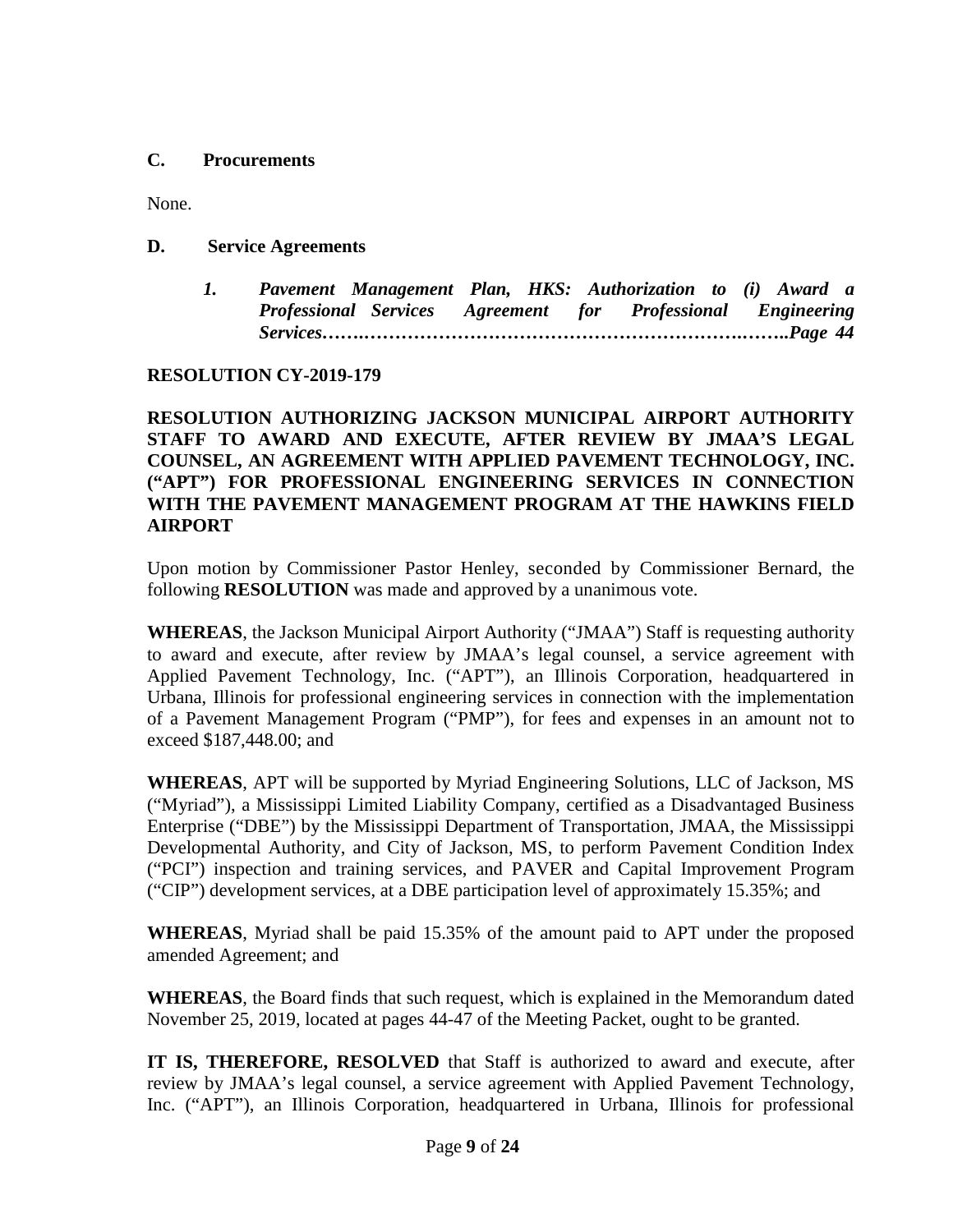engineering services in connection with the implementation of a Pavement Management Program ("PMP") for fees and expenses in an amount not to exceed \$187,448.00; and

**IT IS, THEREFORE, FURTHER RESOLVED** that APT will be supported by Myriad Engineering Solutions, LLC of Jackson, MS ("Myriad"), a Mississippi Limited Liability Company, certified as a Disadvantaged Business Enterprise ("DBE") by the Mississippi Department of Transportation, JMAA, the Mississippi Developmental Authority, and City of Jackson, MS, to perform Pavement Condition Index ("PCI") inspection and training services, and PAVER and Capital Improvement Program ("CIP") development services, at a DBE participation level of approximately 15.35%; and

**IT IS, THEREFORE, FURTHER RESOLVED** Myriad shall be paid 15.35% of the amount paid to APT under the proposed amended Agreement; and

**IT IS, THEREFORE, FURTHER RESOLVED** that the Board finds that such requests are fully explained in the Memorandum dated November 25, 2019, found at pages 44-47 of the Meeting Packet.

Yeas: Bernard, Harris, Henley, Martin, Wright Nays: None Abstentions: None

November 25, 2019

*2. Pavement Management Plan, JAN: Authorization to (i) Award Professional Services Agreement for Professional Engineering Services…………Page 48*

# **RESOLUTION CY-2019-180**

**RESOLUTION AUTHORIZING JACKSON MUNICIPAL AIRPORT AUTHORITY STAFF TO AWARD AND EXECUTE, AFTER REVIEW BY JMAA'S LEGAL COUNSEL, AN AGREEMENT WITH APPLIED PAVEMENT TECHNOLOGY, INC. ("APT") FOR PROFESSIONAL ENGINEERING SERVICES IN CONNECTION WITH THE PAVEMENT MANAGEMENT PROGRAM AT THE JACKSON-MEDGAR WILEY EVERS INTERNATIONAL AIRPORT**

Upon motion by Commissioner LTC(R) Wright, seconded by Vice-Chairman Martin, the following **RESOLUTION** was made and approved by a unanimous vote.

**WHEREAS**, the Jackson Municipal Airport Authority ("JMAA") Staff is requesting authority to award and execute, after review by JMAA's legal counsel, a service agreement with Applied Pavement Technology, Inc. ("APT"), an Illinois Corporation, headquartered in Urbana, Illinois, for professional engineering services in connection with the implementation of a Pavement Management Program ("PMP") for fees and expenses in an amount not to exceed \$325,776.00; and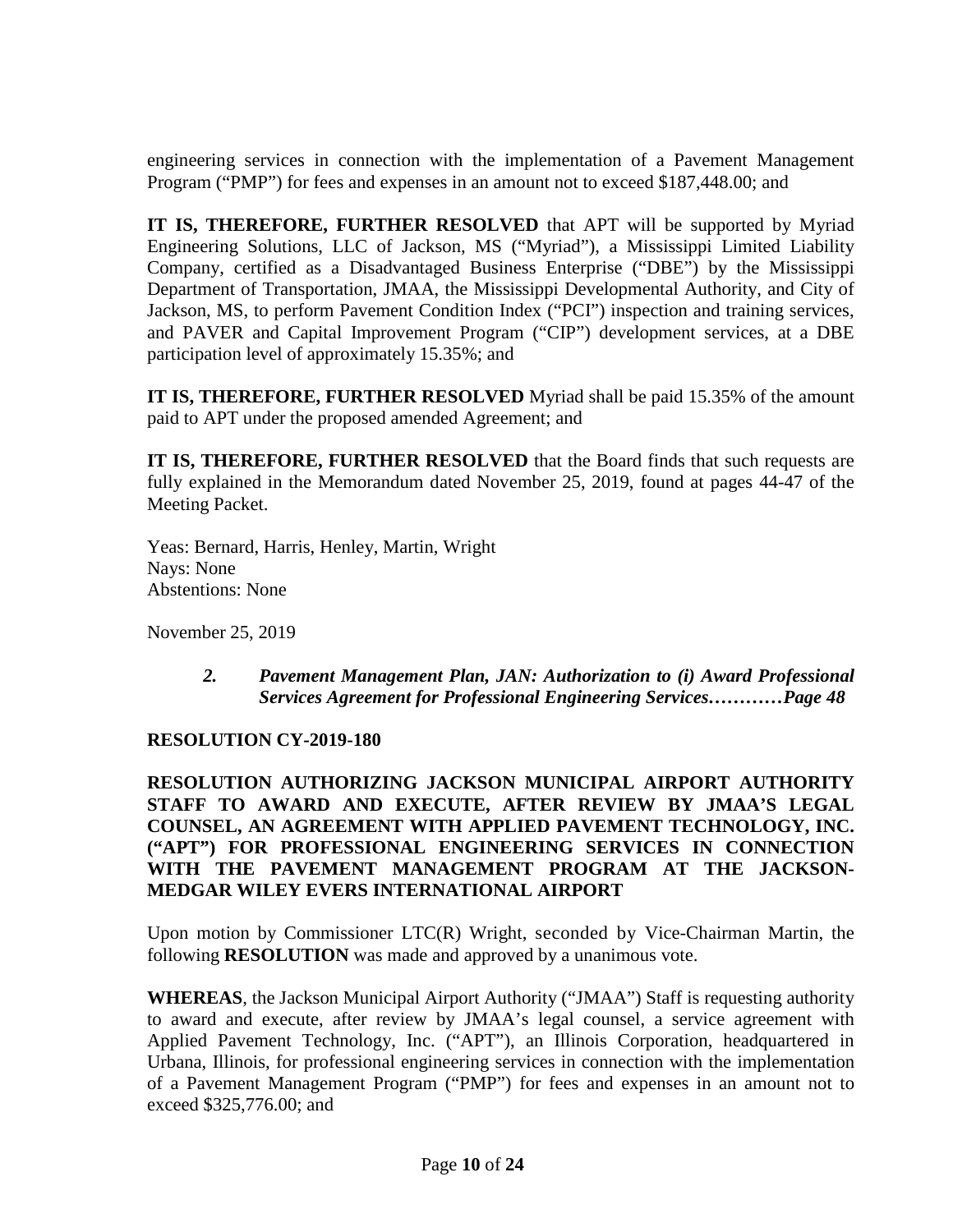**WHEREAS**, APT will be supported by Myriad Engineering Solutions, LLC of Jackson, MS ("Myriad"), a Mississippi Limited Liability Company, certified as a Disadvantaged Business Enterprise ("DBE") by the Mississippi Department of Transportation, JMAA, the Mississippi Departmental Authority, and City of Jackson, MS to perform Pavement Condition Index ("PCI") survey, inspection, and training services, as well as, PAVER and Capital Improvement Program ("CIP") development services, at a DBE participation level of approximately 13.79%; and

**WHEREAS**, Myriad shall be paid 13.79% of the amount paid to APT under the proposed amended Agreement; and

**WHEREAS**, the Board finds that such request, which is explained in the Memorandum dated November 25, 2019, located at pages 48-51 of the Meeting Packet, ought to be granted.

**IT IS, THEREFORE, RESOLVED** that Staff is authorized to award and execute, after review by JMAA's legal counsel, a service agreement with to Applied Pavement Technology, Inc. ("APT"), an Illinois Corporation, headquartered in Urbana, Illinois for professional engineering services in connection with the implementation of a Pavement Management Program ("PMP") for fees and expenses in an amount not to exceed \$325,776.00; and

**IT IS, THEREFORE, FURTHER RESOLVED** that APT will be supported by Myriad Engineering Solutions, LLC of Jackson, MS ("Myriad"), a Mississippi Limited Liability Company, certified as a Disadvantaged Business Enterprise ("DBE") by the Mississippi Department of Transportation, JMAA, the Mississippi Departmental Authority, and City of Jackson, MS to perform Pavement Condition Index ("PCI") survey, inspection, and training services, as well as, PAVER and Capital Improvement Program ("CIP") development services, at a DBE participation level of approximately 13.79%; and

**IT IS, THEREFORE, FURTHER RESOLVED** Myriad shall be paid 13.79% of the amount paid to APT under the proposed amended Agreement; and

**IT IS, THEREFORE, FURTHER RESOLVED** that the Board finds that such request is fully explained in the Memorandum dated November 25, 2019, found at pages 48-51 of the Meeting Packet.

Yeas: Bernard, Harris, Henley, Martin, Wright Nays: None Abstentions: None

November 25, 2019

*3. Runway 16L/34R Taxiway Alpha and Cross Connector Taxiways Pavement Rehabilitation, JAN: Authorization to (i) Amend Existing Professional Service Contract Agreement (Integrated Management Services Agreement);*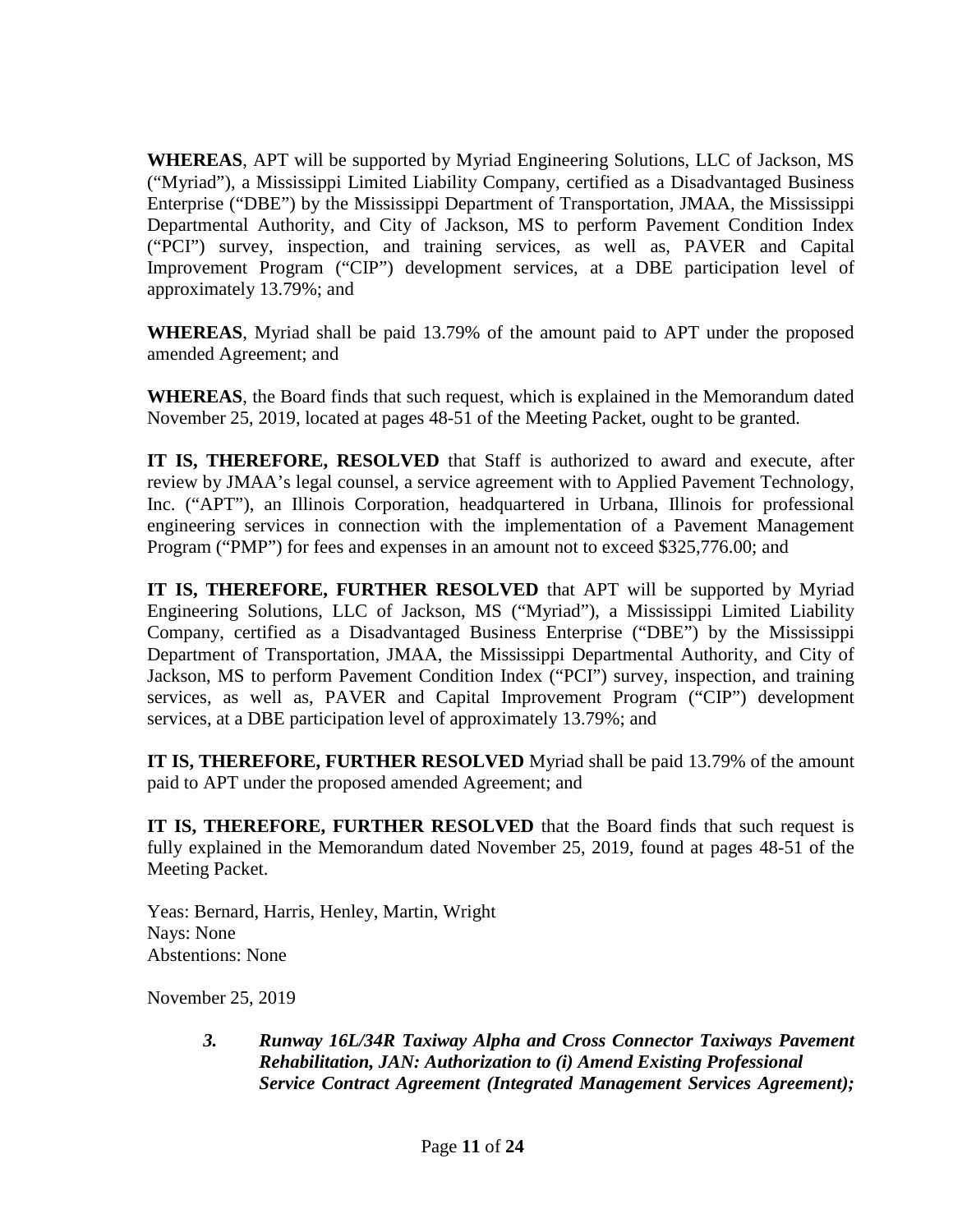### *(ii) Approve Additional Construction Administrative Costs; (iii) Approve New Total Contract Amount; and (iv) Approve New Total Project...………Page 52*

Chairman Harris announced that the Board would consider the Agenda Item at a later point during the Meeting. Chairman Harris then moved to the next item on the Agenda.

*4. Professional State Legislative and Consulting Services, JMAA: Authorization to (i) execute a Professional Service Agreement (The Daniels Group); (ii) Approval of a Monthly Fee; and (iii) Approval of the Maximum Fee for Services and Expenses for the Term of the Agreement………Page 57*

# **RESOLUTION CY-2019-181**

**RESOLUTION: (I) AUTHORIZING JMAA'S STAFF TO EXECUTE, AFTER REVIEW BY JMAA'S LEGAL COUNSEL, A PROFESSIONAL SERVICES AGREEMENT WITH THE DANIELS GROUP, LLC FOR STATE LEGISLATIVE CONSULTING SERVICES ON BEHALF OF JMAA; (II) APPROVING THE FEE AMOUNT OF \$7,500.00 PER MONTH; AND (III) APPROVING THE MAXIMUM FEE AMOUNT OF \$100,000.00 FOR SERVICES AND EXPENSES DURING THE TERM OF THE AGREEMENT**

Upon motion by Vice-Chairman Martin, seconded by Commissioner LTC(R) Wright, the following **RESOLUTION** was made and approved by majority vote 4-0-1.

**WHEREAS**, the Jackson Municipal Airport Authority ("JMAA") Staff is requesting: (i) authority to execute, after review of JMAA's legal counsel, a professional service agreement between the Jackson Municipal Airport Authority ("JMAA") and The Daniels Group, LLC ("TDG") for state legislative consulting services in Mississippi for one (1) year beginning on December 1, 2019, and ending on November 30, 2020 ("Agreement"); (ii) approval of a fee in the amount of \$7,500.00 per month; and (iii) approval of the total not to exceed fee amount of \$100,000.00 for services and expenses during the term of the Agreement; and

**WHEREAS**, the Board finds that such requests, which are explained in the Memorandum dated November 25, 2019, located at pages 57-58 of the Meeting Packet, ought to be granted.

**IT IS, THEREFORE, RESOLVED** that: (i) Staff is authorized to execute, after review of JMAA's legal counsel, a professional service agreement between the Jackson Municipal Airport Authority ("JMAA") and The Daniels Group, LLC ("TDG") for state legislative consulting services in Mississippi for one (1) year beginning on December 1, 2019, and ending on November 30, 2020 ("Agreement"); (ii) the fee amount of \$7,500.00 per month is approved; and (iii) the total not to exceed amount of \$100,000.00 for services and expenses during the term of the Agreement is approved; and

**IT IS, THEREFORE FURTHER RESOLVED** that the Board finds that such requests are fully explained in the Memorandum dated November 25, 2019, found at pages 57-58 of the Meeting Packet.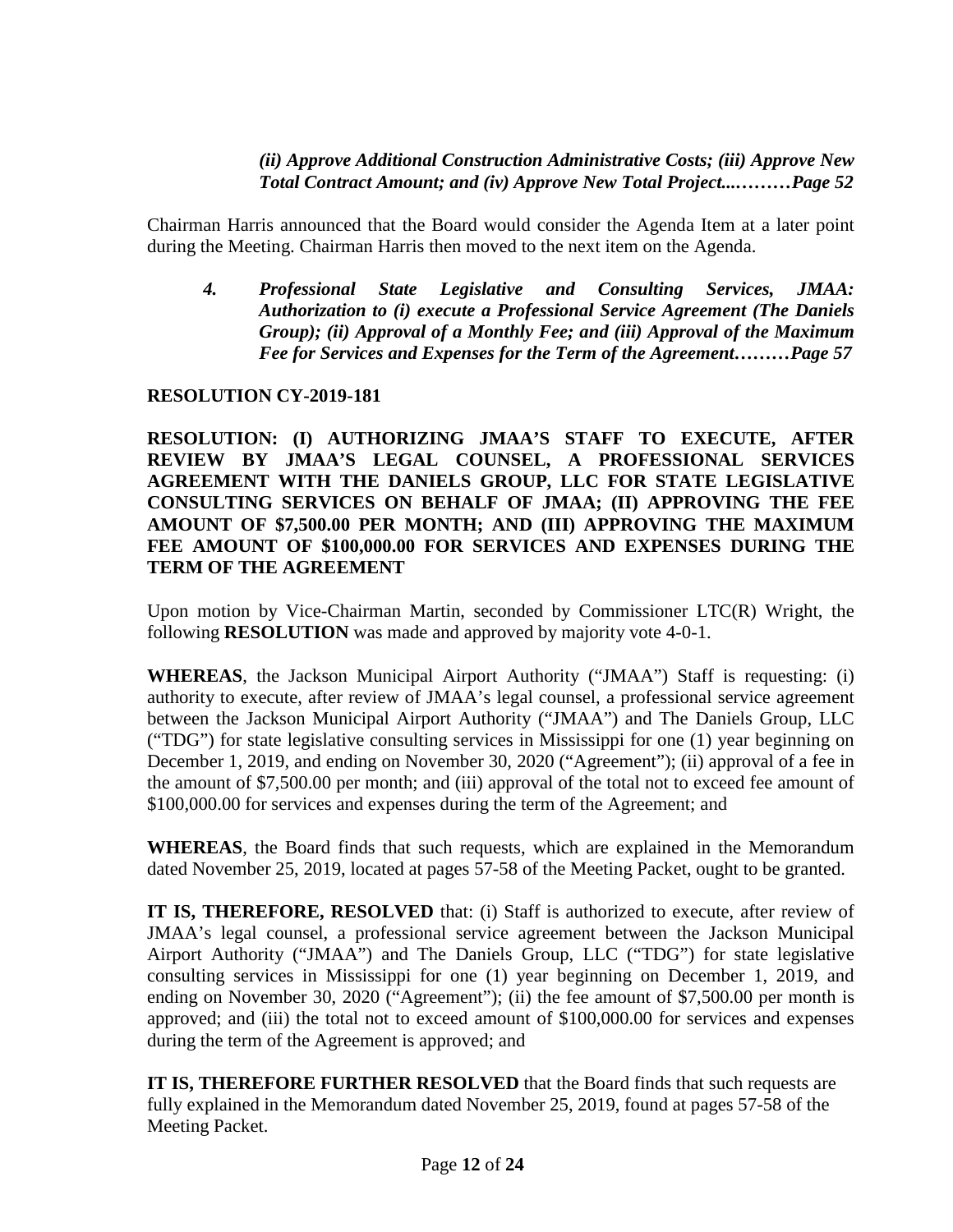Yeas: Bernard, Harris, Martin, Wright Nays: None Abstentions: Henley

November 25, 2019

*5. Professional Federal and Legislative Consulting Services, JMAA: Authorization to: (i) Execute a Professional Services Agreement (Elevate); (ii) Approval of the Monthly Fee; (iii) Approval of the Maximum Gross Amount for Services and Expenses for the Term of the Agreement…….……..Page 59*

Chairman Harris announced that the Board would consider this Agenda Item at a later point during the Meeting. Chairman Harris then moved to the next item on the Agenda.

*6. Air Service Development Consulting Services Agreement, JMAA: Authorization to: (i) Execute Amendment No. 2. to Extend for One (1) Year the Existing Agreement (UBMi); (ii) Approve the Proposed Fees and Expenses for One (1) Year; and (iii) Approve the New Proposed Budget……..……………………………………………………………Page 62*

Vice-Chairman Martin requested a description of the services that Fahrenheit Creative Group ("Fahrenheit") was performing as sub-contractor on the project with UBMi.

In response, Mr. Warren, Interim CEO, informed the Board that Fahrenheit's scope of work with UBMi is separate from its prime contract with JMAA regarding marketing strategies. Regarding its prime contract with JMAA, it works directly with JMAA. He added that members of Fahrenheit were present at the Board Meeting to speak on the scope of work as to both projects.

Next, Mr. Jason Thompson, Fahrenheit's representative, addressed the Board. He explained that the work Fahrenheit does with UBMi focuses on graphic design and marketing research related to air service. Whereas, the work Fahrenheit performs on its prime contract with JMAA is focused on implementing and developing the marketing strategy for JMAA.

Afterward, the Board and Mr. Thompson discussed the results of Fahrenheit's marketing strategy. At the conclusion of the discussion, Chairman Harris informed Mr. Thompson that the Board hopes to see more marketing strategies implemented outside of the specific zip codes provided to the Board during Fahrenheit's previous discussion about its marketing work with the Board.

# **RESOLUTION CY-2019-182**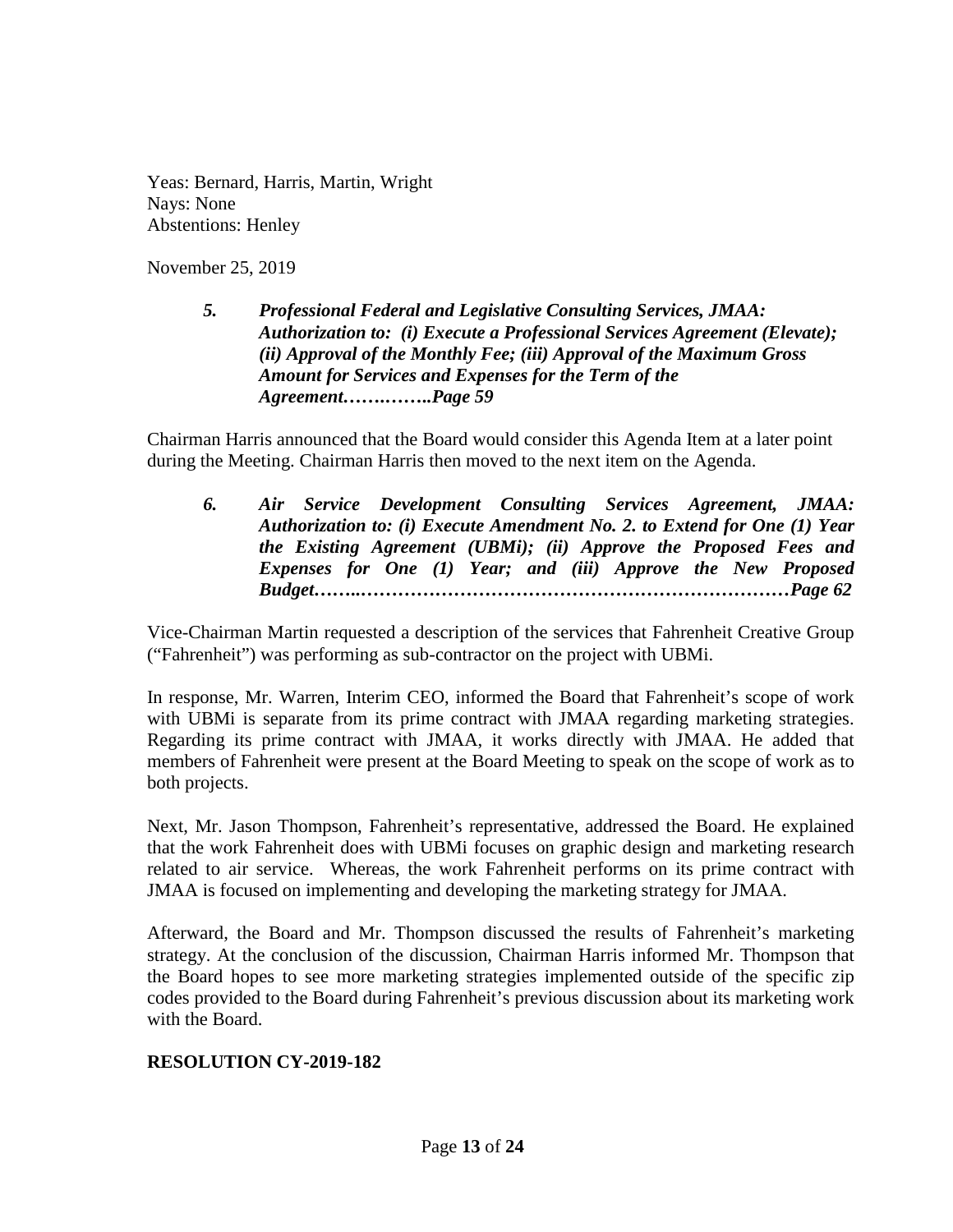**RESOLUTION: (I) AUTHORIZING JACKSON MUNICIPAL AIRPORT AUTHORITY STAFF TO EXECUTE, AFTER REVIEW BY JMAA'S LEGAL COUNSEL, AMENDMENT NO. 2 TO THE EXISTING AGREEMENT WITH UBMI PRINCETON, LLC; (II) APPROVING THE ADDITIONAL FEES AND EXPENSES IN AN AMOUNT NOT TO EXCEED \$60,000.00; AND (III) APPROVING THE NEW PROPOSED BUDGET AMOUNT NOT TO EXCEED \$190,000.00**

Upon motion by Commissioner Pastor Henley, seconded by Commissioner Bernard, the following **RESOLUTION** was made and approved by a majority vote 4-0-1.

**WHEREAS**, the Jackson Municipal Airport Authority ("JMAA") Staff is requesting: (i) authority to execute, after review by JMAA's legal counsel, Amendment No. 2, to extend for one (1) year the existing professional services agreement ("Agreement") with UBMi Princeton, LLC ("UBMi"), a New York Corporation, registered to do business in Mississippi, for air service development consulting services; (ii) approval of the proposed additional fees and expenses in an amount not to exceed \$60,000.00 for the one (1) year extension; and (iii) approval of the new proposed project budget amount not to exceed \$190,000.00; and

**WHEREAS**, UBMi shall continue to subcontract with Fahrenheit Creative Group ("Fahrenheit"), a Mississippi limited liability company, and certified Disadvantaged Business Enterprise ("DBE") located in the City of Jackson, MS, to perform market research and advertising services regarding the proposed amended agreement with JMAA, and Fahrenheit shall be paid twenty percent (20%) of the amount paid to UBMi under the proposed amended Agreement; and

**WHEREAS**, the Board finds that such requests, which are explained in the Memorandum dated November 25, 2019, located at pages 62-64 of the Meeting Packet, ought to be granted.

**IT IS, THEREFORE, RESOLVED** that: (i) Staff is authorized to execute, after review by JMAA's legal counsel, Amendment No. 2, to extend for one (1) year the existing professional services agreement ("Agreement") with UBMi Princeton, LLC ("UBMi"), a New York Corporation, registered to do business in Mississippi, for air service development consulting services; (ii) the proposed additional fees and expenses in an amount not to exceed \$60,000.00 for the one (1) year extension are approved; and (iii) the new proposed project budget amount not to exceed \$190,000.00 is approved; and

**IT IS, THEREFORE FURTHER RESOLVED** that UBMi shall continue to subcontract with Fahrenheit Creative Group ("Fahrenheit"), a Mississippi limited liability company, and certified Disadvantaged Business Enterprise ("DBE") located in the City of Jackson, MS, to perform market research and advertising services regarding the proposed amended agreement with JMAA and Fahrenheit shall be paid twenty percent (20%) of the amount paid to UBMi under the proposed amended Agreement; and

**IT IS, THEREFORE FURTHER RESOLVED** that the Board finds that such requests are fully explained in the Memorandum dated November 25, 2019, found at pages 62-64 of the Meeting Packet.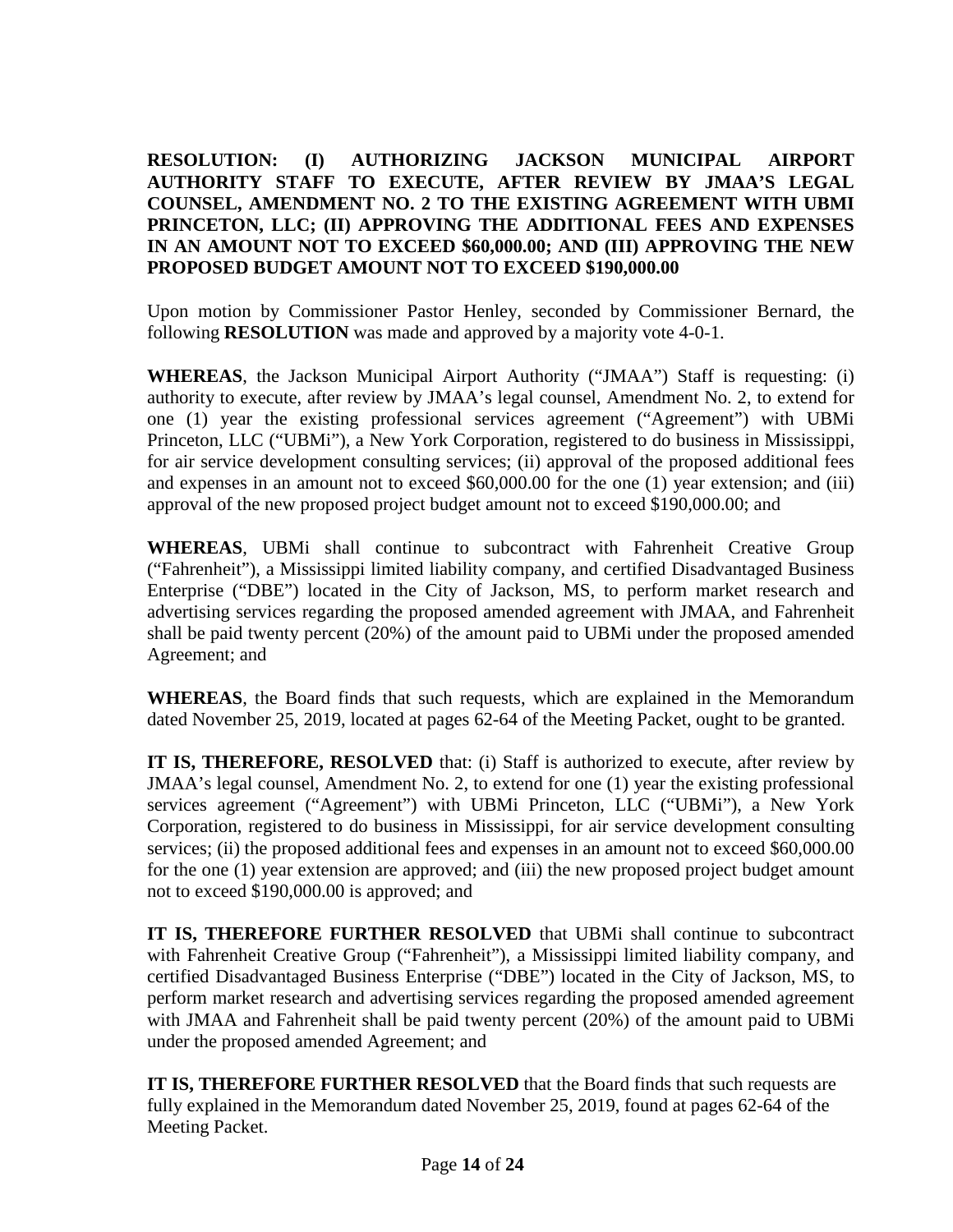Yeas: Bernard, Harris, Henley, Wright Nays: None Abstentions: Martin

November 25, 2019

### **E. Grants**

None

### **F. Other Matters**

*1. National Weather Service/National Hurricane Center Awareness Tour, JMAA: Authorization to: (i) Host NWS/NHC Hurricane Awareness Tour May 6, 2020, at JAN; (ii) Approval of Expense Payments for Restroom Trailer Rentals; and (iii) Approval of Five JMAA Employees to Serve as Escorts…………………………………………………………………..Page 65*

# **RESOLUTION CY-2019-183**

**RESOLUTION AUTHORIZING THE JACKSON MUNICIPAL AIRPORT AUTHORITY STAFF TO HOST THE NATIONAL WEATHER SERVICE/NATIONAL HURRICANE CENTER HURRICANE AWARENESS TOUR AT THE JACKSON-MEDGAR WILEY EVERS INTERNATIONAL AIRPORT ON WEDNESDAY, MAY 6, 2020**

Upon motion by Vice-Chairman Martin, seconded by Commissioner Pastor Henley, the following **RESOLUTION** was made and approved by a unanimous vote.

**WHEREAS**, the Jackson Municipal Airport Authority ("JMAA") Staff is requesting: (i) authority to host the National Weather Service/National Hurricane Center ("NWS/NHC") Hurricane Awareness Tour at the Jackson-Medgar Wiley Evers International Airport ("JAN"), on Wednesday, May 6, 2020 ("Tour"); (ii) approval of expense payments not to exceed \$1,200.00 related to restroom trailer rentals; and (iii) approval of five (5) JMAA employees to serve as badged escorts to secure the access of members of the public to the South Cargo Ramp to comply with Transportation Security Administration ("TSA") regulations; and

**WHEREAS**, the Tour will include a briefing and educational platform as well as two (2) static aircraft displays, and the display will include a C-130J Aircraft stationed at the 53rd Weather Reconnaissance Squadron and a Department of Commerce/National Oceanic and Atmospheric Administration ("NOAA") P-3 Orion Aircraft; and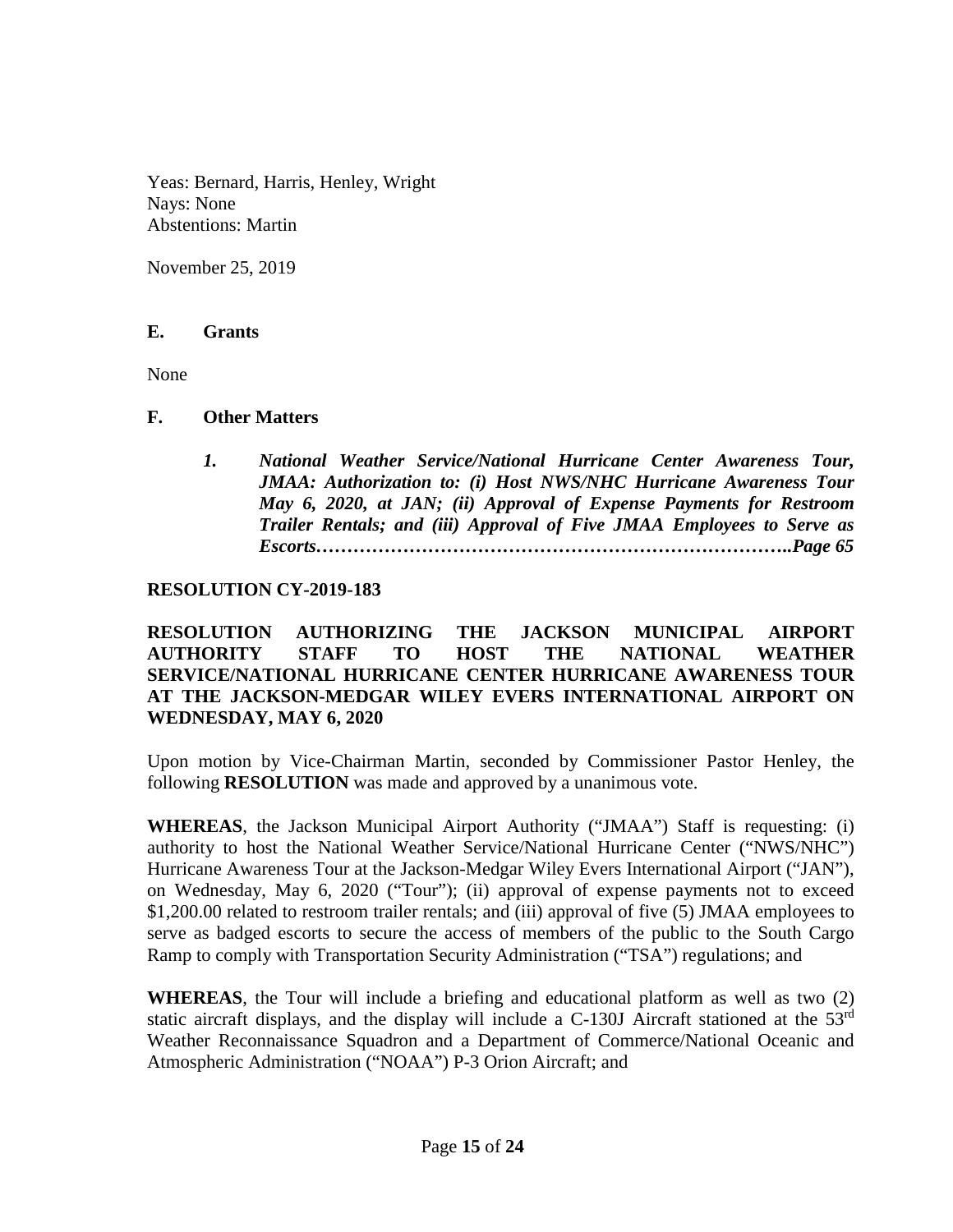**WHEREAS,** the Board finds that such requests, which are explained in the Memorandum dated November 25, 2019, located at pages 65-66 of the Meeting Packet, ought to be granted.

**IT IS, THEREFORE, RESOLVED** that: (i) Staff is authorized to host the National Weather Service/National Hurricane Center ("NWS/NHC") Hurricane Awareness Tour at the Jackson-Medgar Wiley Evers International Airport ("JAN"), on Wednesday, May 6, 2020 ("Tour"); (ii) the expense payments, not to exceed \$1,200.00, related to restroom trailer rentals are approved; and (iii) five (5) JMAA employees are approved to serve as badged escorts to secure the access of members of the public to the South Cargo Ramp to comply with Transportation Security Administration ("TSA") regulations; and

**IT IS, THEREFORE FURTHER RESOLVED** that the Tour will include a briefing and educational platform as well as two (2) static aircraft displays, and the display will include a C-130J Aircraft stationed at the 53rd Weather Reconnaissance Squadron and a Department of Commerce/National Oceanic and Atmospheric Administration ("NOAA") P-3 Orion aircraft; and

**IT IS, THEREFORE FURTHER RESOLVED** that the Board finds that such requests are fully explained in the Memorandum dated November 25, 2019, found at pages 65-66 of the Meeting Packet.

Yeas: Bernard, Harris, Henley, Martin, Wright Nays: None Abstentions: None

November 25, 2019

# **OPEN SESSION**

The Board, pursuant to the motion of Commissioner Pastor Henley, seconded by Vice-Chairman Martin, by a unanimous vote, resolved to close the Meeting. Chairman Harris asked all, except Mr. Darion Warren, Interim CEO, and attorneys from Walker Group, PC, to vacate the room.

All present, with the exception noted, were directed to vacate the room; this was done.

The Board went into Closed Session at 4:36 p.m.

# **CLOSED SESSION**

After discussion regarding matters proposed to be discussed in Executive Session, Commissioner Pastor Henley moved that the Board enter Executive Session to consider: a pending litigation matter, JMAA v. Bryant et al.; a current litigation matter, City of Jackson, MS Annexation cases; a pending litigation matter, Jessie Jones v. Yolanda Commons and JMAA; a personnel matter regarding current and former employees; a potential litigation matter regarding a construction project; a potential litigation regarding a contract matter; a personnel matter regarding a prospective executive-level employee; personnel matter regarding a prospective management-level employee; and an economic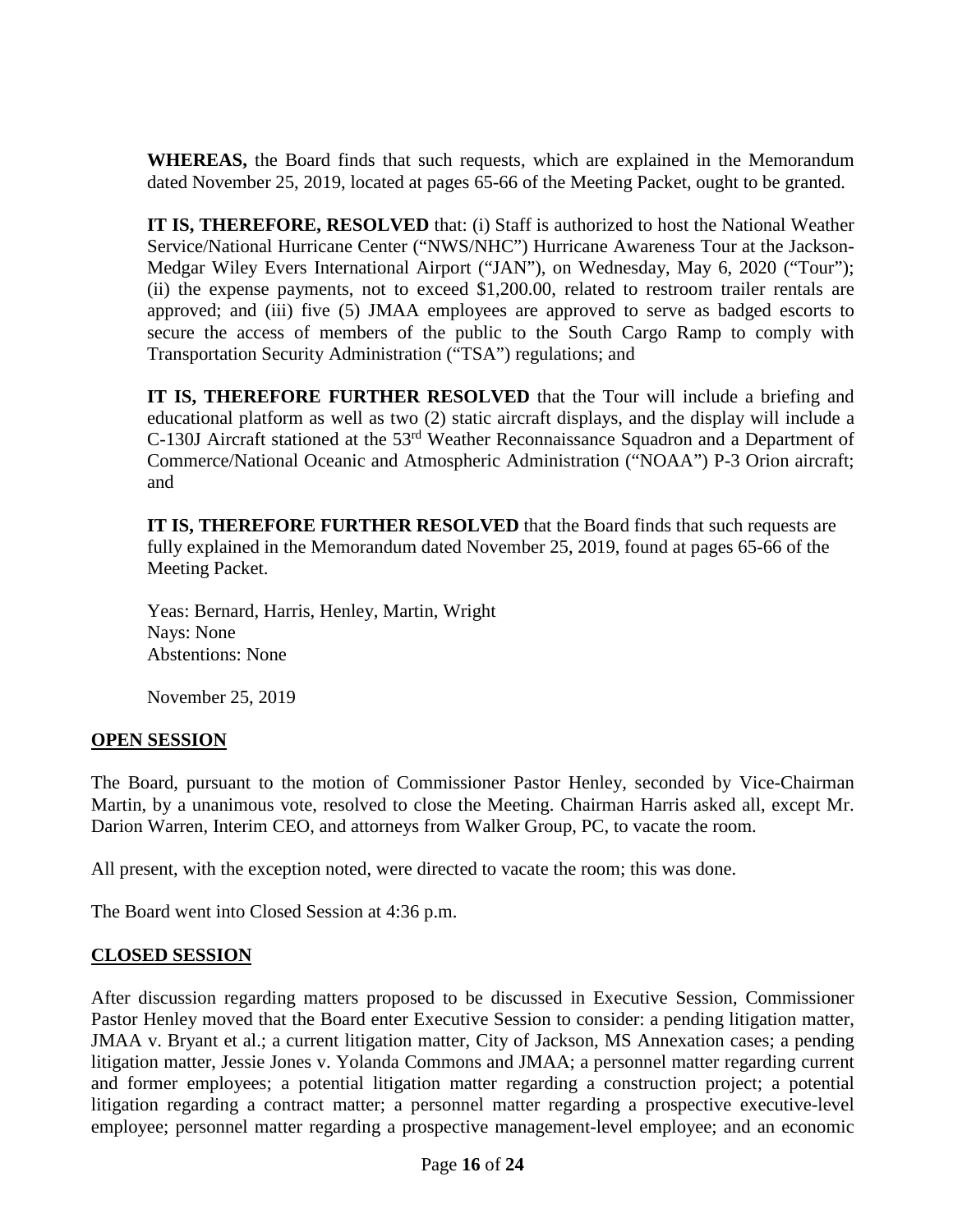development matter. Commissioner Bernard seconded the motion, and the Commissioners unanimously resolved to enter Executive Session for the stated purposes.

The Closed Session ended at 4:48 p.m.

### **OPEN SESSION**

Chairman Harris then invited all persons outside the room to re-enter, and some did. Chairman Harris then stated in Open Session that the Board, during Closed Session, voted to enter Executive Session to discuss: a pending litigation matter, JMAA v. Bryant et al.; a current litigation matter, City of Jackson, MS Annexation cases; a pending litigation matter, Jessie Jones v. Yolanda Commons and JMAA; a personnel matter regarding current and former employees; a potential litigation matter regarding a construction project; a potential litigation regarding a contract matter; a personnel matter regarding a prospective executive-level employee; personnel matter regarding a prospective management-level employee; and an economic development matter. Further, she stated that Commissioner Pastor Henley made the motion to go into Executive Session, and Commissioner Bernard seconded the motion. Continuing, she said the Commissioners unanimously resolved to enter Executive Session for the stated purposes.

Chairman Harris asked all present, except for Mr. Darion Warren, Interim CEO, and attorneys from Walker Group, PC, to vacate the room.

The Board went into Executive Session at 4:50 p.m.

# **EXECUTIVE SESSION**

During the Executive Session, the Board discussed a personnel matter regarding an incumbent employee.

- *1. The Board took no action as to the pending litigation matter, JMAA v. Bryant et al.*
- *2. The Board took no action as to the current litigation matter, City of Jackson, MS Annexation cases.*
- *3. The Board took no action as to the pending litigation matter, Jessie Jones v. Yolanda Commons and JMAA.*
- *4. The Board took no action as to the personnel matter regarding current and former employees.*
- *5. The Board took no action as to the potential litigation matter regarding a construction project*.
- *6. The Board took no action as to the potential litigation regarding a contract matter*.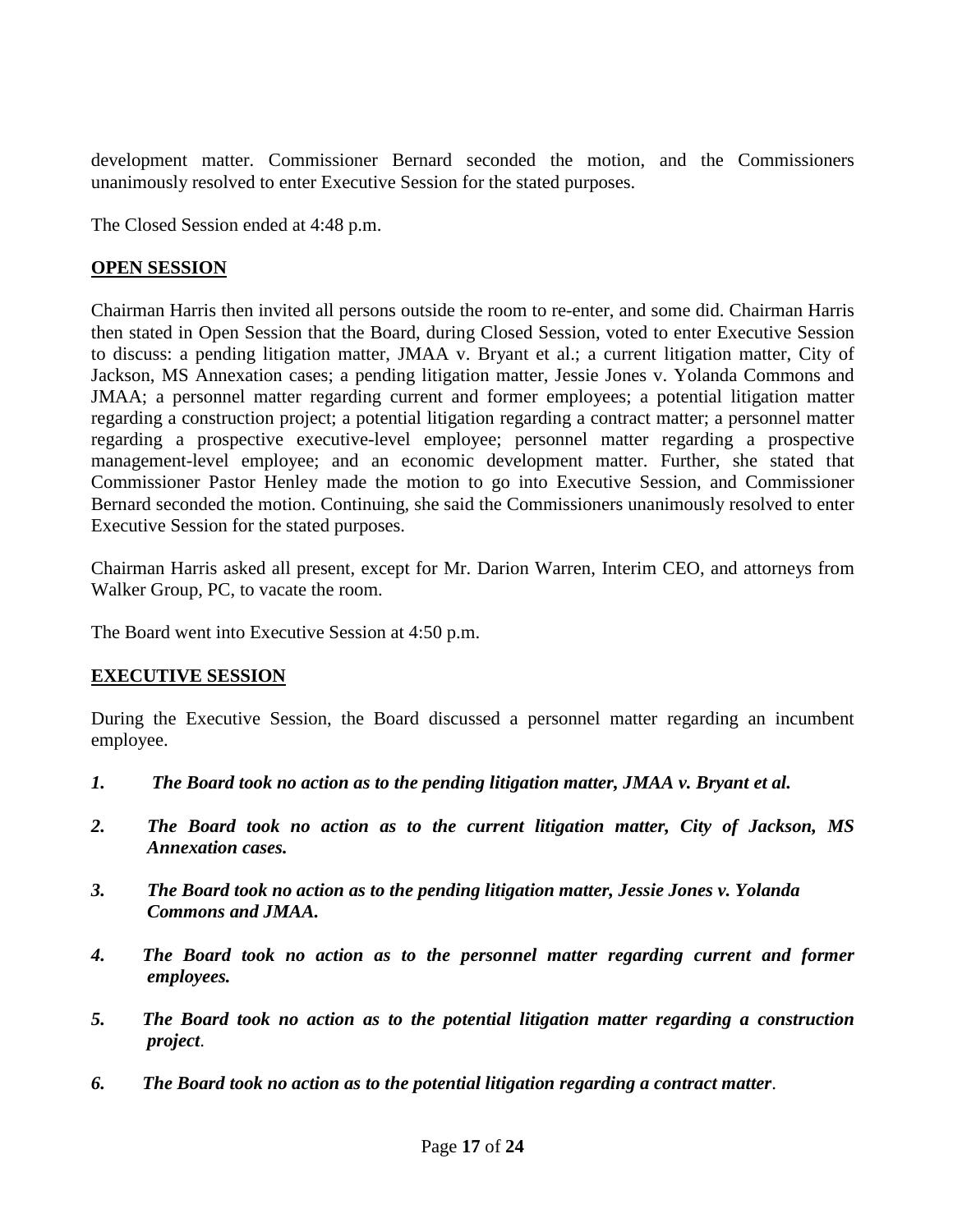### *7. The Board took no action as to the personnel matter regarding a prospective executive-level employee.*

Attorneys from Walker Group, PC, and Mr. Darion Warren, Interim CEO, exited the Executive Session at 5:49 p.m.

Ms. Linda Frankl, AAE, and Mr. Kenneth Gwyn, AAE, entered the Executive Session at 5:50 p.m. and exited the Executive Session at 7:24 p.m.

Attorneys from Walker Group, PC, and Mr. Darion Warren, Interim CEO, returned to the Executive Session at 7:24 p.m. Mr. Michael Gater, Director of Human Resources and Administration, entered the Executive Session at 7:24 p.m.

*8. The Board took the following action as to a personnel matter regarding a prospective management-level employee.*

### **RESOLUTION CY-2019-184**

### **RESOLUTION REGARDING A JMAA PROSPECTIVE MANAGEMENT-LEVEL EMPLOYEE**

Upon motion by Commissioner Bernard, seconded by Chairman Harris, the following **RESOLUTION** was made and approved by a unanimous vote.

**WHEREAS**, the Board has considered the discussion held and the documents reviewed during Executive Session.

**IT IS, THEREFORE, RESOLVED** that the Board authorizes the employment of a management-level employee identified during Executive Session for a management-level position with the benefit and compensation package identified during Executive Session.

Yeas: Bernard, Henley, Harris, Martin, Wright Nays: None Abstentions: None

November 25, 2019

Attorneys from Walker Group, PC, and Mr. Michael Gater, Director of Human Resources and Administration, exited the Executive Session at 7:44 p.m.

Attorneys from Walker Group, PC, returned to the Executive Session at 8:43 p.m.

#### *9. The Board took no action as to the economic development matter.*

Jeremiah Gerald entered the Executive Session at 8:43 p.m. and exited at 9:04 p.m.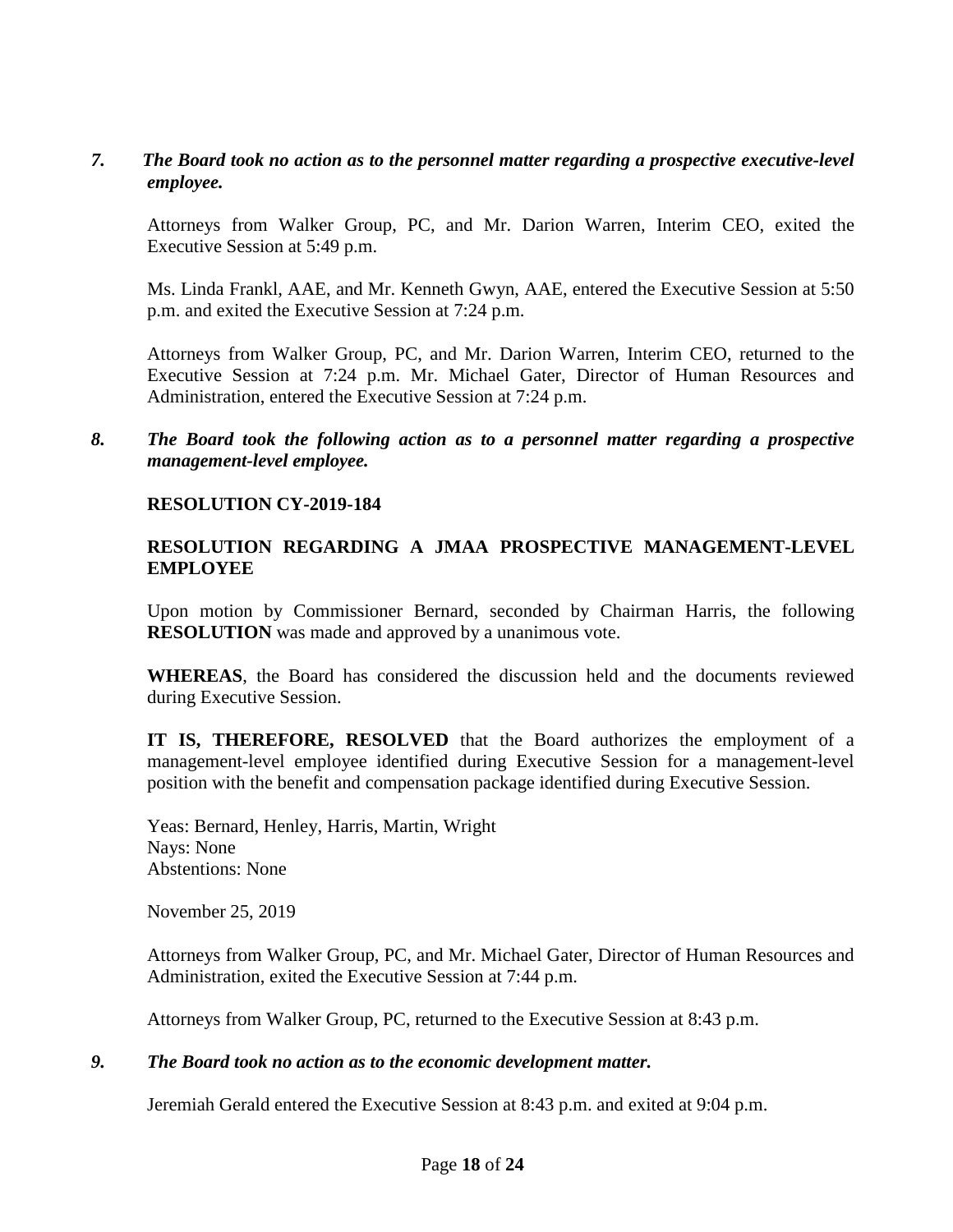Upon motion by Commissioner Pastor Henley, seconded by Vice-Chairman Martin, and unanimous approval of the Commissioners present, the Executive Session ended at 9:06 p.m.

# **OPEN SESSION**

Open Session reconvened at 9:07 p.m.

All persons outside the room were invited to rejoin the meeting in open session, and some persons present outside the room re-entered.

Chairman Harris announced that the meeting was open. She then announced that during Executive Session, the above-stated action was taken as to a personnel matter regarding a prospective management-level employee. She also announced that no action was taken as to: a pending litigation matter, JMAA v. Bryant et al.; a current litigation matter, City of Jackson, MS Annexation cases; a pending litigation matter, Jessie Jones v. Yolanda Commons and JMAA; a personnel matter regarding current and former employees; a potential litigation matter regarding a construction project; a potential litigation regarding a contract matter; a personnel matter regarding a prospective executivelevel employee; and an economic development matter.

# **G. New Business**

**1.** *Professional Consulting Services Agreement for Planning, Designing, and Facilitating the Board of Commissioners' Retreat*

# **RESOLUTION CY-2019-185**

**RESOLUTION DIRECTING THE INTERIM CHIEF EXECUTIVE OFFICER ("CEO") OF THE JACKSON MUNICIPAL AIRPORT AUTHORITY ("JMAA"), DARION WARREN, CFM, TO NEGOTIATE AND EXECUTE, AFTER REVIEW BY JMAA'S LEGAL COUNSEL, AN AGREEMENT WITH EDUCATIONAL SERVICES FOR HOPE LLC ("HOPE") TO PROVIDE PROFESSIONAL CONSULTING SERVICES BY PLANNING, DESIGNING, AND FACILITATING THE BOARD RETREAT FOR THE JMAA**

Upon motion by Commissioner Bernard, seconded by Vice-Chairman Martin, the following **RESOLUTION** was made and approved by a unanimous vote

**WHEREAS**, the JMAA Board of Commissioners desires to enter into a professional service agreement with Educational Services for Hope LLC ("HOPE") to provide Consulting Services by Planning, Designing, and Facilitating the Board of Commissioners' Retreat; and

**WHEREAS**, the JMAA Board of Commissioners considered the presentation submitted by HOPE entitled "HOPE in Business," which is attached to this Resolution as Exhibit A; and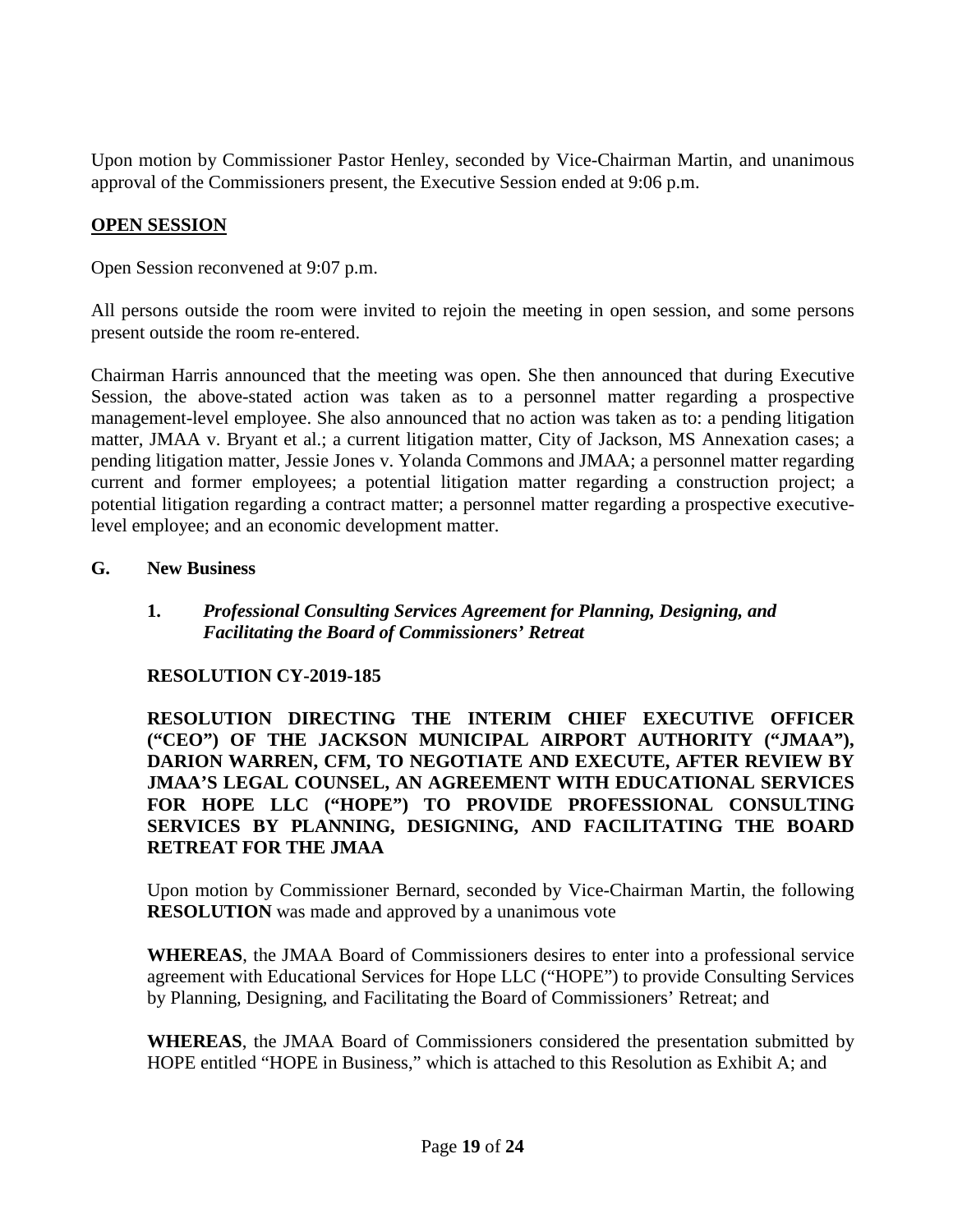**WHEREAS**, the JMAA Board of Commissioners directs JMAA's Interim CEO, Darion Warren, CFM, to negotiate and execute, after review by JMAA's Legal Counsel, a professional service agreement with HOPE to provide Consulting Services by Planning, Designing, and Facilitating the Board of Commissioners' Retreat.

**IT IS, THEREFORE, RESOLVED** that JMAA's Interim CEO, Darion Warren, CFM, is directed to negotiate and execute, after review by JMAA's Legal Counsel, a professional service agreement with HOPE to provide Consulting Services by Planning, Designing, and Facilitating the Board of Commissioners' Retreat.

Yeas: Bernard, Henley, Harris, Martin, Wright Nays: None Abstentions: None

November 25, 2019

### *2. Resolution Amending Resolution CY-2019-44 regarding Board Member Standing Committees.*

#### **RESOLUTION CY-2019-186**

# **RESOLUTION AMENDING RESOLUTION CY-2019-44 TO DESIGNATE CHAIRMAN LAWANDA D. HARRIS AS THE STANDING COMMITTEE MEMBER FOR THE DISADVANTAGED BUSINESS ENTERPRISE DEPARTMENT**

Upon motion by Vice-Chairman Martin, seconded by Commissioner LTC(R) Wright, the following **RESOLUTION** was made and approved by a unanimous vote.

**WHEREAS**, the Board Adopted Resolution CY-2019-44 on March 25, 2019; and

**WHEREAS**, the Board desires to amend Resolution 2019-44 to designate Chairman LaWanda D. Harris as the Standing Committee Member for the Disadvantaged Business Enterprise Department of the Jackson Municipal Airport Authority.

**IT IS, THEREFORE, RESOLVED** that Resolution 2019-44 is amended to designate Chairman LaWanda D. Harris as the Standing Committee Member for the Disadvantaged Business Enterprise Department of the Jackson Municipal Airport Authority.

Yeas: Bernard, Henley, Harris, Martin, Wright Nays: None Abstentions: None

November 25, 2019

*3. Resolution Amending Resolution CY-2019-169 regarding the Professional Services Agreement with Expert Professional Solutions.*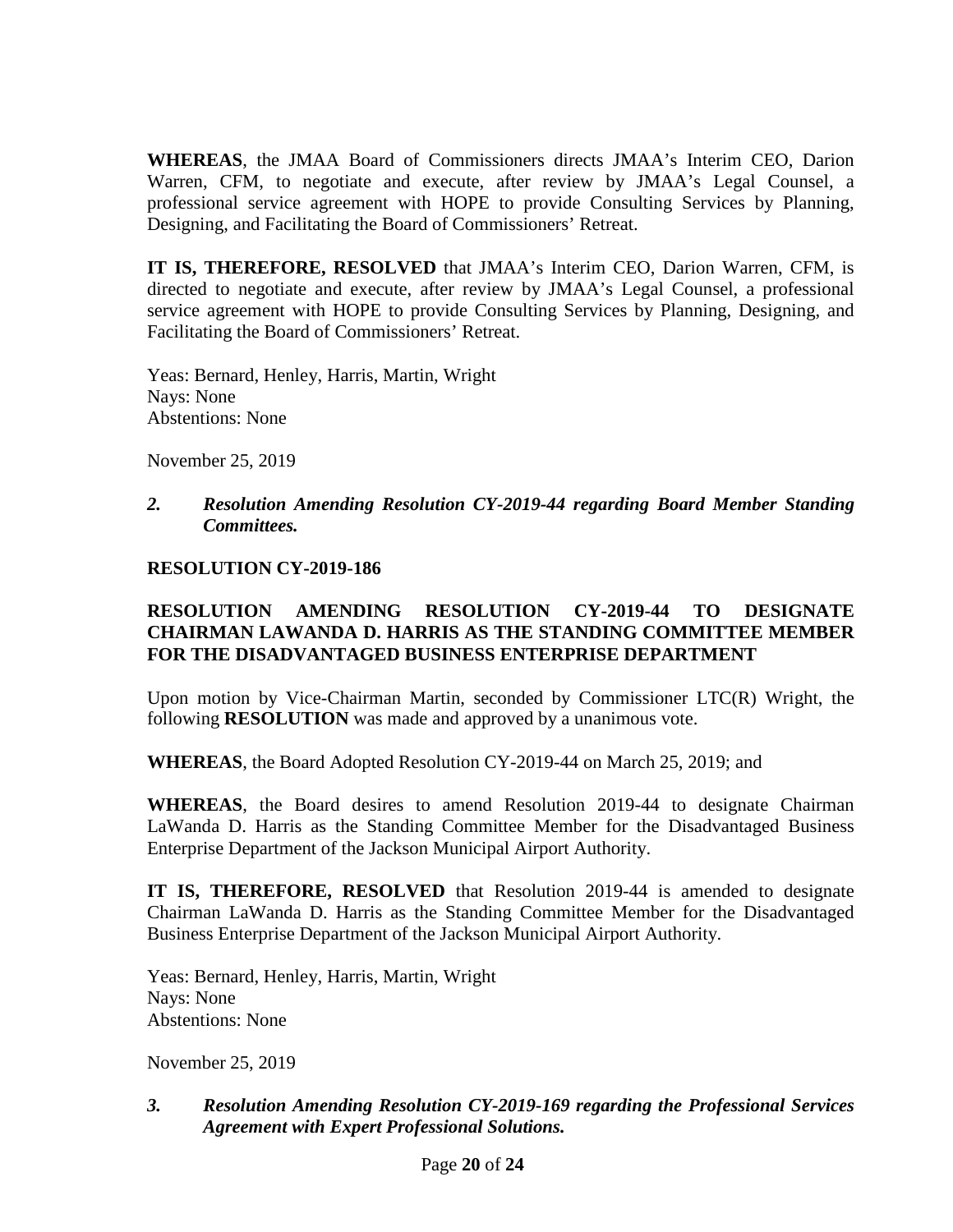# **RESOLUTION CY-2019-187**

# **RESOLUTION AMENDING RESOLUTION CY-2019-169 TO PROVIDE FOR THE EXECUTION OF A FIXED RATE PROFESSIONAL SERVICES AGREEMENT BY JACKSON MUNICIPAL AIRPORT AUTHORITY ("JMAA") WITH EXPERT PROFESSIONAL SOLUTIONS, LLC**

Upon motion by Commissioner Pastor Henley, seconded by Vice-Chairman Martin, the following **RESOLUTION** was made and approved by a unanimous vote.

**WHEREAS**, the JMAA Board of Commissioners on, October 25, 2019, passed Resolution CY-2019-169 which directed JMAA's Interim Chief Executive Officer ("CEO"), Darion Warren, CFM, to execute, after review by JMAA's legal counsel, a professional services agreement with Akil Webster, on behalf of eXpert Professional Solutions, to provide Ad-hoc Information Technology Consulting Services to JMAA;

**WHEREAS**, the JMAA desires to amend Resolution CY-2019-169 to direct JMAA's Interim CEO, Darion Warren, CFM, to execute, after review by JMAA's legal counsel, a professional services contract with eXpert Professional Solutions, LLC to provide Information Technology Consulting Services to JMAA pursuant to a twelve (12) month agreement at a fixed fee of \$108,000.00 payable in twelve (12) monthly installments plus any incurred reimbursable expenses supported by receipts.

**IT IS, THEREFORE, RESOLVED** that JMAA Board of Commissioners amend Resolution CY-2019-169 and directs JMAA's Interim CEO, Darion Warren, CFM, to execute, after review by JMAA's legal counsel, a professional services agreement with eXpert Professional Solutions, LLC to provide Information Technology Consulting Services to JMAA pursuant to a twelve (12) month agreement at a fixed fee of \$108,000.00 payable in twelve (12) monthly installments plus any incurred reimbursable expenses supported by receipts.

Yeas: Bernard, Henley, Harris, Martin, Wright Nays: None Abstentions: None

November 25, 2019

#### *4. Travel Reimbursement regarding Vice-Chairman Robert E. Martin*

#### **RESOLUTION CY-2019-188**

# **RESOLUTION AUTHORIZING STAFF OF THE JACKSON MUNICIPAL AIRPORT AUTHORITY ("JMAA") TO REIMBURSE VICE-CHAIRMAN ROBERT E. MARTIN FOR MILEAGE FOR VEHICLE TRAVEL TO APPROVED SEMINARS**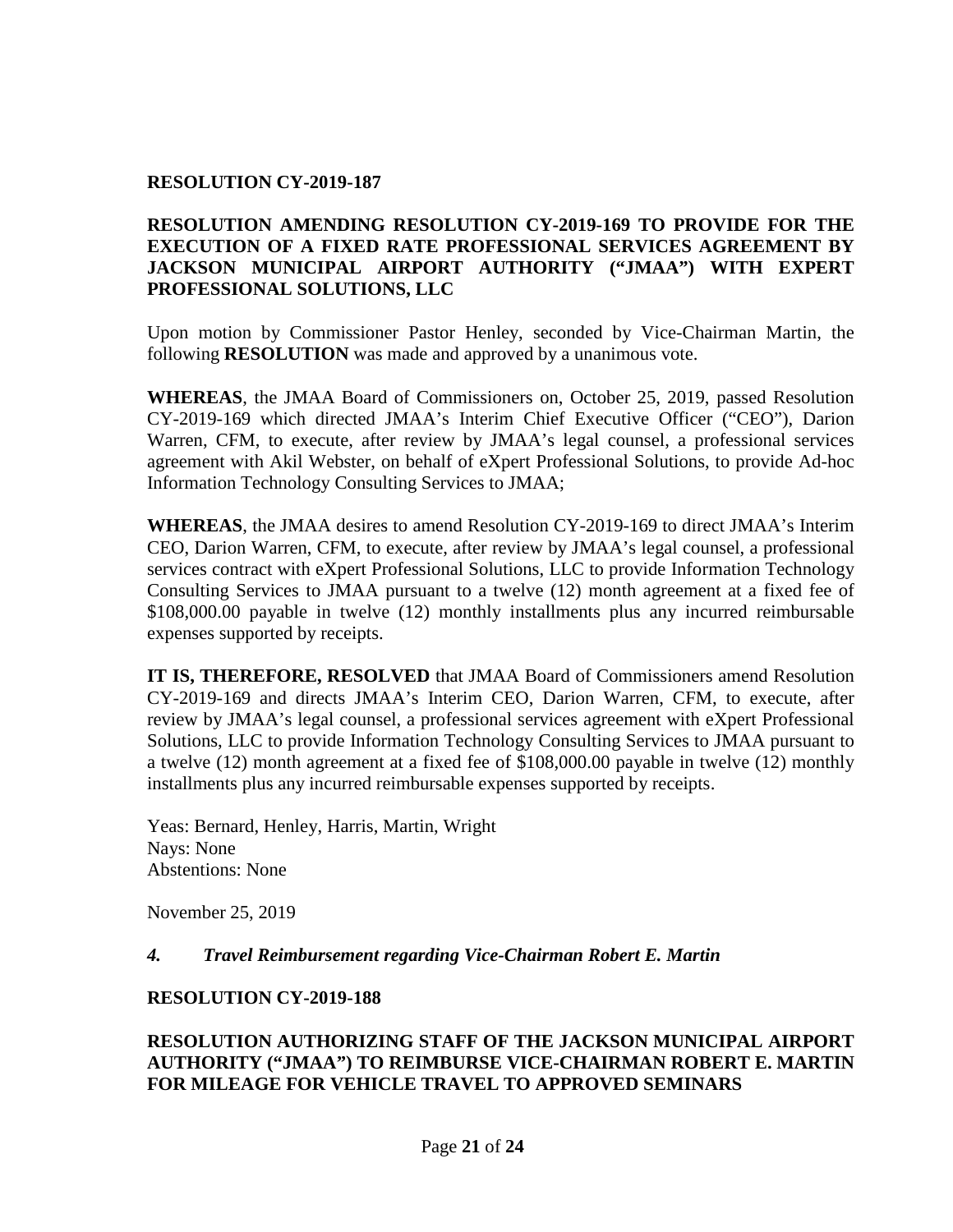Upon motion by Commissioner Pastor Henley, seconded by Commissioner Bernard, the following **RESOLUTION** was made and approved by a majority vote (4-0-1).

**WHEREAS**, the Board of Commissioners ("Board") of the Jackson Municipal Airport Authority ("JMAA") finds that it was medically necessary for Vice-Chairman Martin to travel by motor vehicle instead of commercial airlines to attend approved seminars in Savannah, Georgia, during the period October 20-22, 2019, and Orlando, Florida, during the period October 27-30, 2019; and

**WHEREAS**, the Board finds that Vice-Chairman Martin is entitled to receive the full amount of vehicle mileage reimbursement for his previously described travel despite said amount exceeding the cost of travel by commercial airline to the previously identified seminars attended by Vice-Chairman Martin.

**IT IS, THEREFORE, RESOLVED** that JMAA's Staff shall reimburse Vice-Chairman Martin for the full amount of his vehicle mileage as to his travel to the approved seminars in Savannah, Georgia, during the period October 20-22, 2019, and Orlando, Florida October 27- 30, 2019.

Yeas: Bernard, Henley, Harris, Wright Nays: None Abstentions: Martin

November 25, 2019

*5. Professional Federal and Legislative Consulting Services, JMAA: Authorization to: (i) Execute a Professional Services Agreement (Elevate); (ii) Approval of the Monthly Fee; (iii) Approval of the Maximum Gross Amount for Services and Expenses for the Term of the Agreement…………………………….……..Page 59*

# **RESOLUTION CY-2019-189**

**RESOLUTION: CONDITIONED ON THE TERMINATION OF JMAA'S CURRENT AGREEMENT WITH SIGNAL GROUP CONSULTING, LLC (I) AUTHORIZING STAFF TO EXECUTE, AFTER REVIEW BY JMAA'S LEGAL COUNSEL, A PROFESSIONAL SERVICE AGREEMENT WITH ELEVATE GOVERNMENT AFFAIRS FOR FEDERAL AND LEGISLATIVE CONSULTING SERVICES; (II) APPROVING THE FEE AMOUNT OF \$8,333.00 PER MONTH; (III) APPROVING THE TOTAL AMOUNT NOT TO EXCEED \$100,000.00 FOR SERVICES AND EXPENSES FOR THE TERM OF THE AGREEMENT; AND (IV) APPROVING THE AGREEMENT TERM**

Upon motion by Commissioner Pastor Henley, seconded by Vice-Chairman Martin, the following **RESOLUTION** was made and approved by a unanimous vote.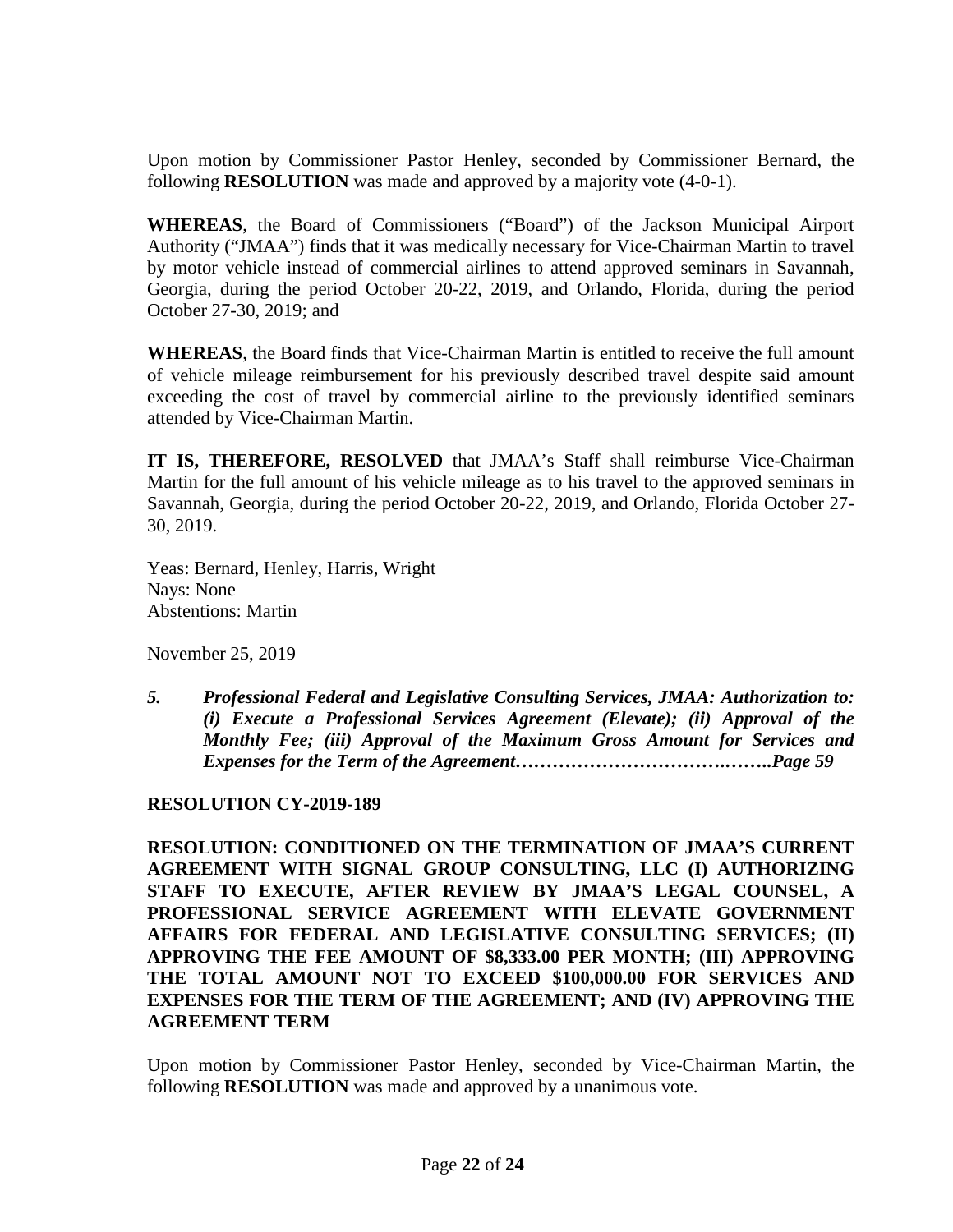**WHEREAS**, the Board of Commissioners ("Board") of the Jackson Municipal Airport Authority ("JMAA") Staff is requesting, conditioned on the termination of JMAA's current agreement with Signal Group Consulting, LLC ("Signal"): (i) authority to execute, after review by JMAA's legal counsel, a professional service agreement ("Agreement") with Elevate Government Affairs, LLC ("Elevate"), a Virginia Limited Liability Company to provide federal legislative consulting services ("Services") to the Jackson Municipal Airport Authority ("JMAA") beginning on first day of the month after the agreement with Signal is terminated and ending one (1) year thereafter; (ii) approval of a fee in an amount of \$8,333.00 per month; and (iii) approval of the total amount not to exceed \$100,000.00 for services and expenses for the term of the Agreement; and

**WHEREAS**, Elevate is registered to do business in the State of Mississippi and will maintain a good standing status with the Mississippi Secretary of State at its own expense throughout the terms of the Agreement; and

**WHEREAS**, Elevate will be supported in its "federal lobbying" efforts by Clyburn Consulting, LLC, ("Clyburn") a Washington, D.C. partnership and a minority-owned business and Elevate shall, from the funds paid to Elevate by JMAA, pay to Clyburn, funds in an amount equal to the percentage amount included in the Agreement between Clyburn and Elevate; and

**WHEREAS**, conditioned on the termination of JMAA's Agreement with Signal, the Board finds, except as modified by the above provisions of this Resolution, that such requests, which are explained in the Memorandum dated November 25, 2019, located at pages 59-61 of the Meeting Packet, ought to be granted.

**IT IS, THEREFORE, RESOLVED** that conditioned on the termination of JMAA's current agreement with Signal Group Consulting, LLC ("Signal"): (i) Staff is authorized to execute, after review by JMAA's legal counsel, a professional service agreement ("Agreement") with Elevate Government Affairs, LLC ("Elevate"), a Virginia Limited Liability Company to provide federal legislative consulting services ("Services") to the Jackson Municipal Airport Authority ("JMAA") beginning on first day of the month after the agreement with Signal is terminated and ending one (1) year thereafter; (ii) the fee in an amount of \$8,333.00 per month is approved; and (iii) the total amount not to exceed \$100,000.00 for services and expenses for the term of the Agreement is approved; and

**IT IS, THEREFORE, FURTHER RESOLVED** that Elevate is registered to do business in the State of Mississippi and shall maintain a good standing status with the Mississippi Secretary of State at its own expense throughout the terms of the Agreement; and

**IT IS, THEREFORE, FURTHER RESOLVED** that Elevate will be supported in its "federal lobbying" efforts by Clyburn Consulting, LLC, ("Clyburn") a Washington, D.C. partnership and a minority-owned business and Elevate shall, from the funds paid to Elevate by JMAA, pay to Clyburn, funds in an amount equal to the percentage amount stated in any Agreement between Clyburn and Elevate; and